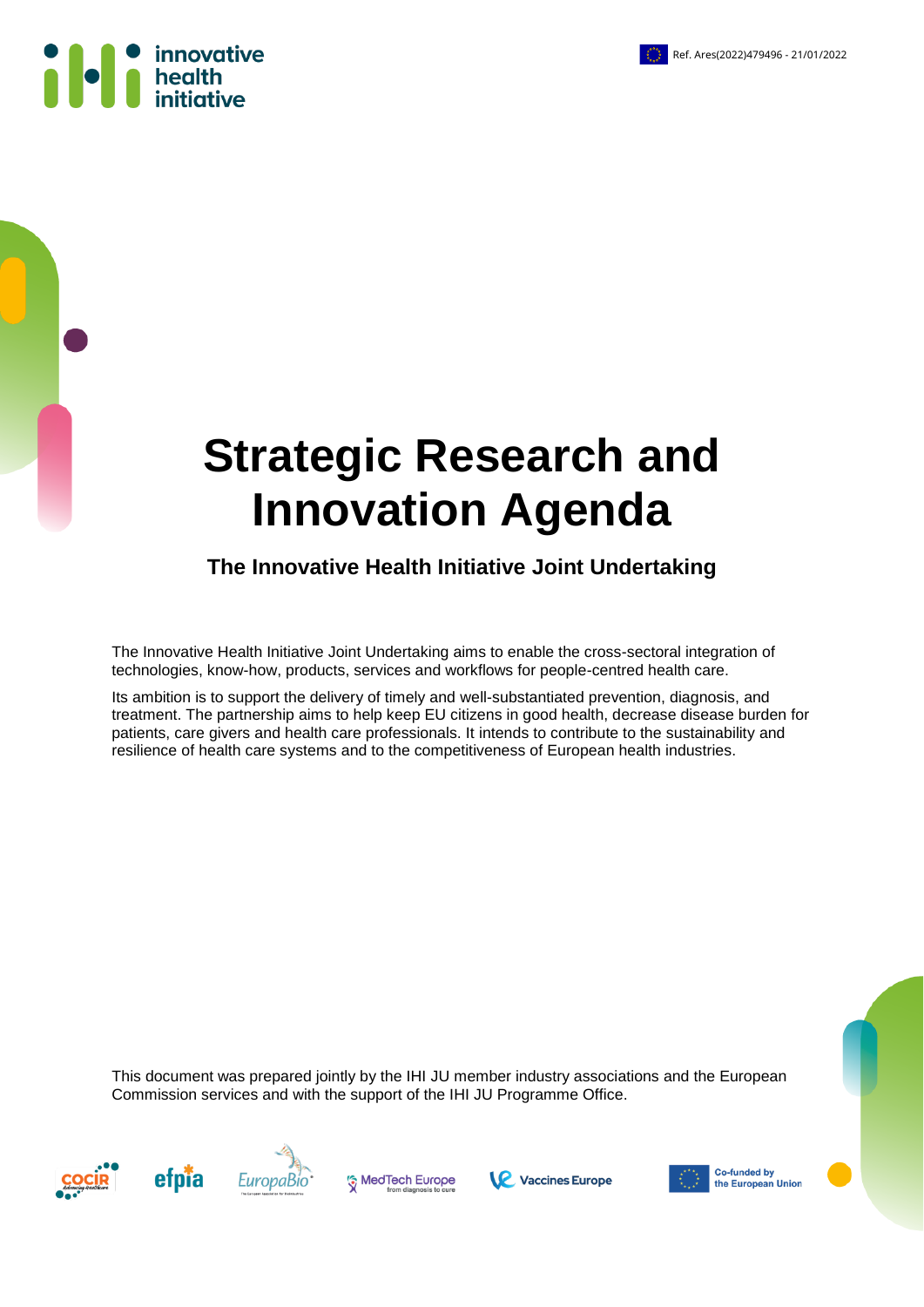# **Contents**

| Specific Objective 1: Contribute towards a better understanding of the determinants of health and                                                                                                                                                                                                                                                                                         |
|-------------------------------------------------------------------------------------------------------------------------------------------------------------------------------------------------------------------------------------------------------------------------------------------------------------------------------------------------------------------------------------------|
| Specific Objective 2: Integrate fragmented health R&I efforts bringing together health industry<br>sectors and other stakeholders, focussing on unmet public health needs, to enable the<br>development of tools, data, platforms, technologies and processes for improved prediction,<br>prevention, interception, diagnosis, treatment and management of diseases, meeting the needs of |
| Specific Objective 3: Demonstrate the feasibility of people-centred, integrated health care<br>solutions                                                                                                                                                                                                                                                                                  |
|                                                                                                                                                                                                                                                                                                                                                                                           |
| Specific Objective 4: Exploit the full potential of digitalisation and data exchange in health care 14                                                                                                                                                                                                                                                                                    |
| Specific Objective 5: Enable the development of new and improved methodologies and models for<br>a comprehensive assessment of the added value of innovative and integrated health care                                                                                                                                                                                                   |
|                                                                                                                                                                                                                                                                                                                                                                                           |
|                                                                                                                                                                                                                                                                                                                                                                                           |
| Annex II: Other candidate European Partnerships of potential relevance  21                                                                                                                                                                                                                                                                                                                |
|                                                                                                                                                                                                                                                                                                                                                                                           |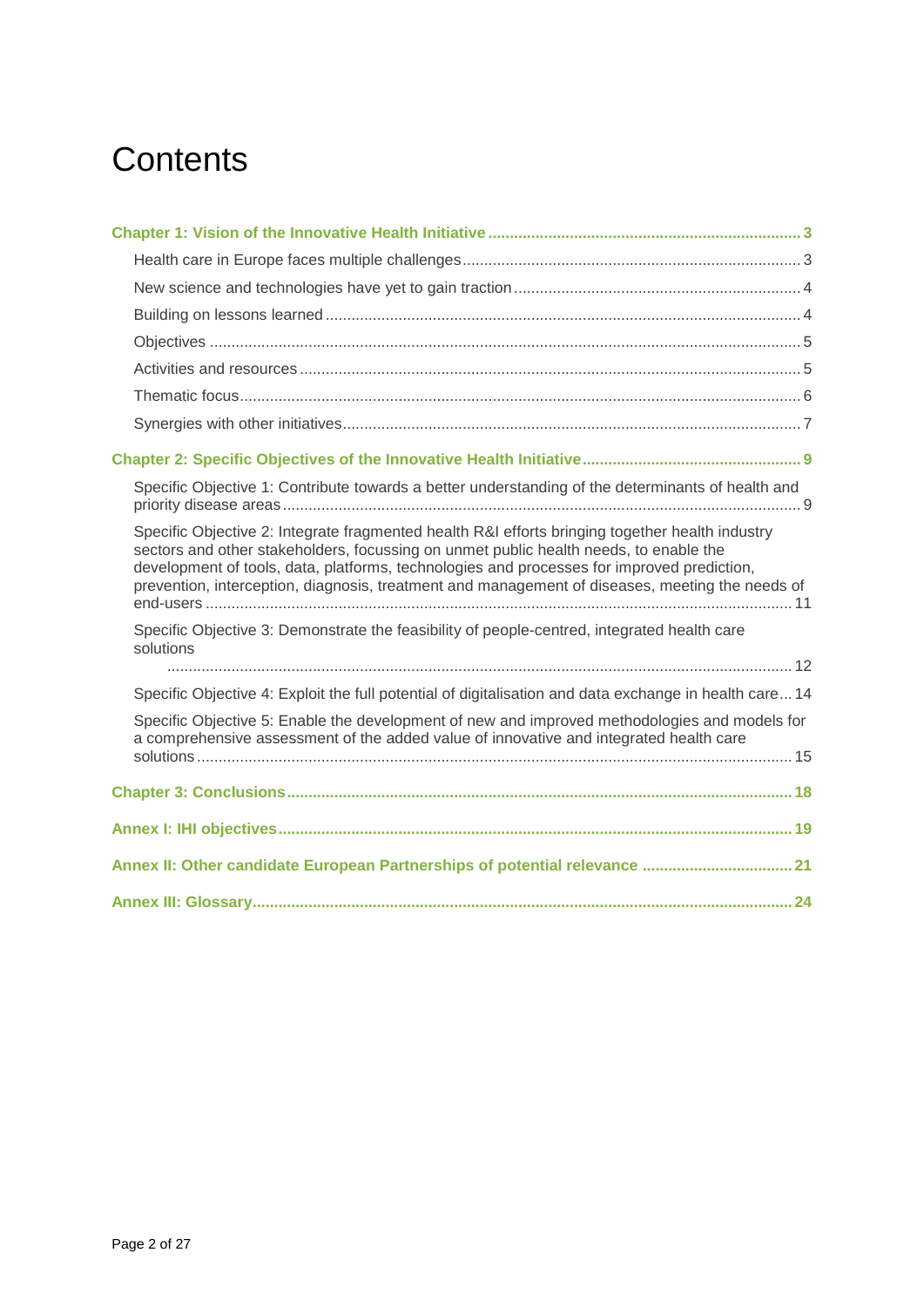# <span id="page-2-0"></span>**Chapter 1: Vision of the Innovative Health Initiative**

## <span id="page-2-1"></span>**Health care in Europe faces multiple challenges**

Europe has always strived to deliver high standards of health care. At the same time, health is a constant and major concern for many Europeans, as confirmed by Eurobarometer surveys<sup>1</sup>. The EU has an ageing population and a rising burden of related diseases, notably non-communicable (for example cardiometabolic diseases, cancers, neurodegeneration, or musculoskeletal disorders). Most countries struggle with long-term expenditure and workforce planning in health care and this problem grows as the age pyramid changes. The health care expenditure in EU countries is steadily increasing and in 2017 it accounted for nearly 10% of EU Gross Domestic Product (GDP), most of which originated from public sector spending (7%)<sup>2</sup>. This challenges the long-term sustainability of EU health care systems, which are under increasing fiscal and organisational pressures.

The COVID-19 health crisis exacerbated the challenges that European health care systems face in detecting, combatting, and managing outbreaks of infectious diseases in a coordinated manner. Simultaneously, the relentless work from the research community which led to availability of several COVID-19 vaccines in record time provides evidence of the critical importance of collaborative R&I to respond rapidly to emerging health threats, as well as of the strategic value of public-private partnerships.

A significant contribution to addressing the challenges in health care comes from innovative health care interventions that facilitate patient access to health care across the EU. However, such interventions are notoriously complex to design and even more so to implement, as they may stretch over the full spectrum of the health care pathway: from prevention through diagnosis and treatment, through to disease management including long-term and palliative care. Innovation in health care is today based on both use and convergence of established and innovative technologies (including medicinal products, medical devices, *in-vitro* diagnostics, blood-tissue-cell-based therapies, digital technologies with artificial intelligence, robotics, nanotechnologies, etc.). Fostering such convergence of technologies will enable the development of cross-sectoral innovations that are better able to respond to people's needs. Such an approach will also facilitate the integration of health interventions developed by different industrial sectors along the health care pathway. The goal is a more targeted intervention strategy leading to personalised treatments and improved individual health outcomes. To fully exploit the potential of various technologies and approaches, existing silos must be broken down across discovery science and translational research as well as between different academic research disciplines and industry sectors. This will enable faster development of people-centred, safe, effective, cost-effective and affordable health solutions. To achieve this, it is crucial to involve all stakeholders, including citizens, in the co-design, co-development and co-implementation of those innovative solutions. The development of cross-sectoral integrated solutions also requires the establishment of a constructive, trusted, and continued dialogue between industry sectors and regulators.

<sup>1</sup><https://ec.europa.eu/commfrontoffice/publicopinionmobile/index.cfm/Survey/getSurveyDetail/surveyKy/2180>

<sup>&</sup>lt;sup>2</sup> [https://ec.europa.eu/eurostat/statistics-explained/index.php/Healthcare\\_expenditure\\_statistics#Healthcare\\_expenditure](https://ec.europa.eu/eurostat/statistics-explained/index.php/Healthcare_expenditure_statistics#Healthcare_expenditure)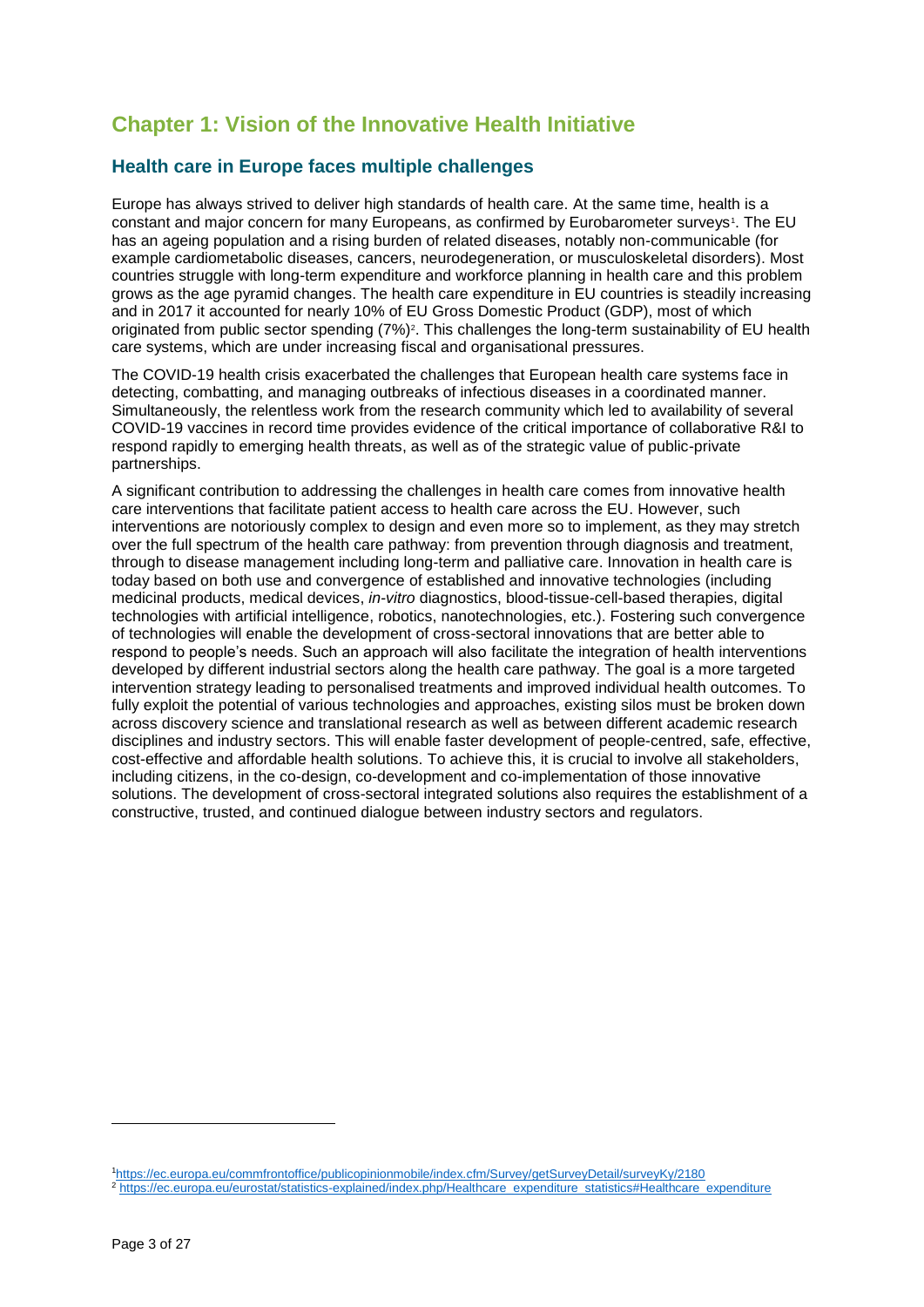In a global context, the EU has leading health care systems and is a strong global actor in health research. However, it is still relatively weak in translating research results into tangible health products, services, and solutions, which are delivered to the market and taken up by health care systems in Europe. This can partially be attributed to insufficient early consideration of societal and/or user needs. Therefore, patients and end-users need to be involved in all stages of research, from project design through to implementation, in order to develop meaningful innovations.

Strengthened collaboration between industry sectors, academia and public authorities will not only offer better opportunities to respond to public health needs in Europe, but also provide a strong base to launch, grow, retain, and attract competitive companies in Europe.

## <span id="page-3-0"></span>**New science and technologies have yet to gain traction**

Medical science and practice are becoming increasingly interdisciplinary, integrating bioinformatics, biomechanics and biochemistry, chemistry, physics, mathematics, biology, micro-electronics and nanotechnologies, as well as social and behavioural knowledge. Additionally, without leveraging the full potential of data and digital tools, a significant opportunity is missed for Europe to lead understanding of complex, multifactorial diseases as well as complex interdependencies between diseases in an aging society.

Causal factors of many diseases are still poorly understood, notably the interplay between genetic and environmental factors. Deciphering their impact on disease onset and course, as well as on treatment success, remains a long-term desirable target in health care.

Recent development in EU digital health policy, such as the European Health Data Space initiative are making steps to address the current gaps, however the potential of (big) data in terms of public health and health care innovation remains largely untapped due to low interoperability and interconnectivity, inconsistent standards, poor data quality, lack of validated approaches and methods for processing and analysing this data, missing skills, and know-how to handle and interpret the data.

Whilst the EU has benefited from a strengthened framework on data protection, uncertainties remain on the practical implementation of requirements for e.g., secondary use of health data, which creates additional complexity. For researchers, the biggest challenge is to access meaningful data at a large scale in a timely and cost-effective manner. Furthermore, data security, data privacy, in addition to scientific and ethical considerations must be duly taken into account when developing data access and exchange protocols, FAIRification anonymization processes and analytics tools, including Artificial Intelligence assets.

## <span id="page-3-1"></span>**Building on lessons learned**

The Innovative Health Initiative (IHI) builds on lessons learned from IMI2 Joint Undertaking (IMI2 JU), a public-private partnership between the EU and the European pharmaceutical industry, based on Article 187 TFEU. IMI2 JU was established under Horizon 2020, as a continuation from its predecessor IMI JU which was established under Framework Programme 7. Close to €5 billion has been committed to the two initiatives between 2008 and 2020, making it one of the world's largest public-private partnerships (PPPs) to accelerate drug development<sup>3</sup>. At the same time, IHI is not meant to be a direct continuation of IMI2 JU. Rather, IHI will build on IMI results and ongoing initiatives within a new platform with broader scope, partners and stakeholder base.

IHI also builds on the learnings from the health activities in the ECSEL JU, which focus primarily on the enabling electronics components and systems. Moreover, there are several health-related activities pursued under the ECSEL JU, such as the establishment of pilot production lines for smart medical devices and implants involving diverse MedTech actors, which are of high relevance for future activities under IHI.

<sup>&</sup>lt;sup>3</sup> DG RTD (2019), Inception Impact Assessment of the Analysis of the network structure of the current partnerships (Social Network Analysis) European Partnership on Innovative Health.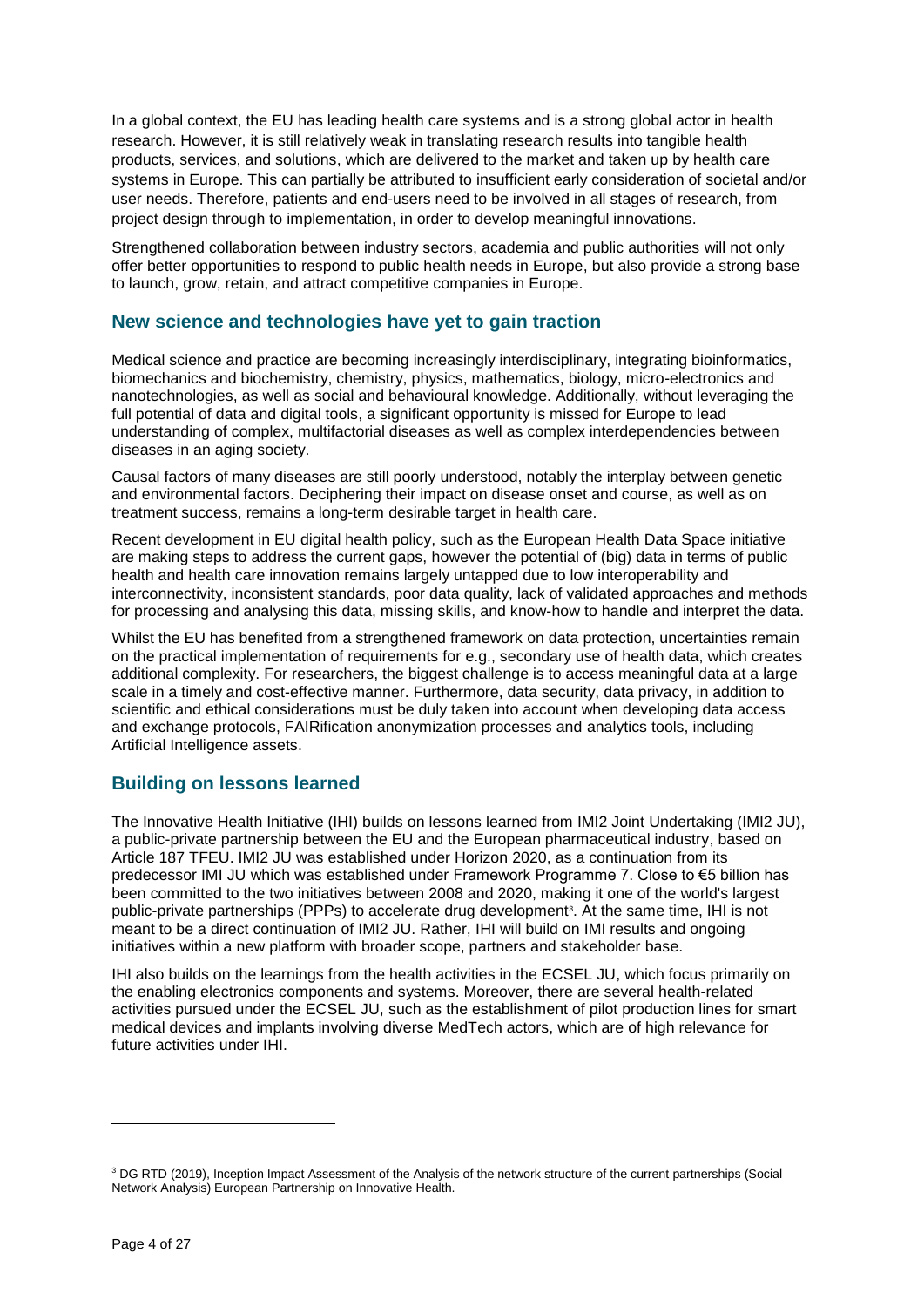This partnership reflects the importance of the full spectrum of health technologies, as well as the progress in convergence of health technology areas and a significantly more prominent role for digital technologies and data analytics in health research than when IMI2 JU was established. IHI will thus be responding to the recommendation of the IMI2 JU interim evaluation to "enable the active engagement of other industry sectors with the pharmaceutical industry"<sup>4</sup>. A key element for linking all these industry sectors is the necessity to avail of, and share, data involving innovative digital tools in order to perform people-centred translational R&I for the benefit of the European people and health systems.

# <span id="page-4-0"></span>**Objectives**

The Innovative Health Initiative will focus on cross-sectoral approaches to facilitate the creation of new products and services to prevent, intercept, diagnose, treat and manage diseases and foster recovery more efficiently. The goal is to lay down foundations for the development of safer and more effective health care products or solutions that respond to unmet public health needs and that can be implemented into health care systems. This includes optimising the treatment quality, duration and outcome, providing the right intervention to the right patient at the right time.

The IHI JU aims to achieve the following **general objectives** by 2030*:*

- 1. contribute towards the creation of an EU-wide health research and innovation ecosystem that facilitates translation of scientific knowledge into innovations, notably by launching at least 30 large-scale, cross-sectoral projects, focussing on health innovations;
- 2. foster the development of safe, effective, people-centred and cost-effective innovations that respond to strategic unmet public health needs, by exhibiting, in at least 5 examples, the feasibility of integrating health care products or services, with demonstrated suitability for uptake by health care systems. The related projects should address the prevention, diagnosis, treatment and/or management of diseases affecting the EU population, including contribution to 'Europe's Beating Cancer Plan';
- 3. drive cross-sectoral health innovation for a globally competitive European health industry and contribute to reaching the objectives of the new Industrial Strategy for Europe and the Pharmaceutical Strategy for Europe.

## <span id="page-4-1"></span>**Activities and resources**

**Activities** will consider the different innovation cycles of pharmaceutical and medical technology industries. While R&I processes towards novel medicines are complex, lengthy and highly regulated, integrated pre-competitive activities, including demonstration pilots, could accelerate and improve this process. Most activities will be cross-sectoral, reflecting the integrative nature of the Partnership.

Overall, IHI will cover a variety of activities of the health innovation chain including, but not limited to:

- 1. discovery of new molecules, mechanisms of action, processes, technologies;
- 2. development and testing of these discoveries;
- 3. development of methodologies for assessment of safety, health outcomes or health-economic evaluation;
- 4. pre-standardisation activities;
- 5. contribution to regulatory science;
- 6. pilots/proofs of feasibility including *in-silico* trials.

The research supported by this public-private partnership should remain at pre-competitive level and is not aimed at delivering products or services directly within health care systems or on the market.

<sup>4</sup> European Commission (2017), The Interim Evaluation of the Innovative Medicines Initiative 2 Joint Undertaking (2014-2016) operating under Horizon 2020. Experts Group Report. Luxembourg: Publications Office of the European Union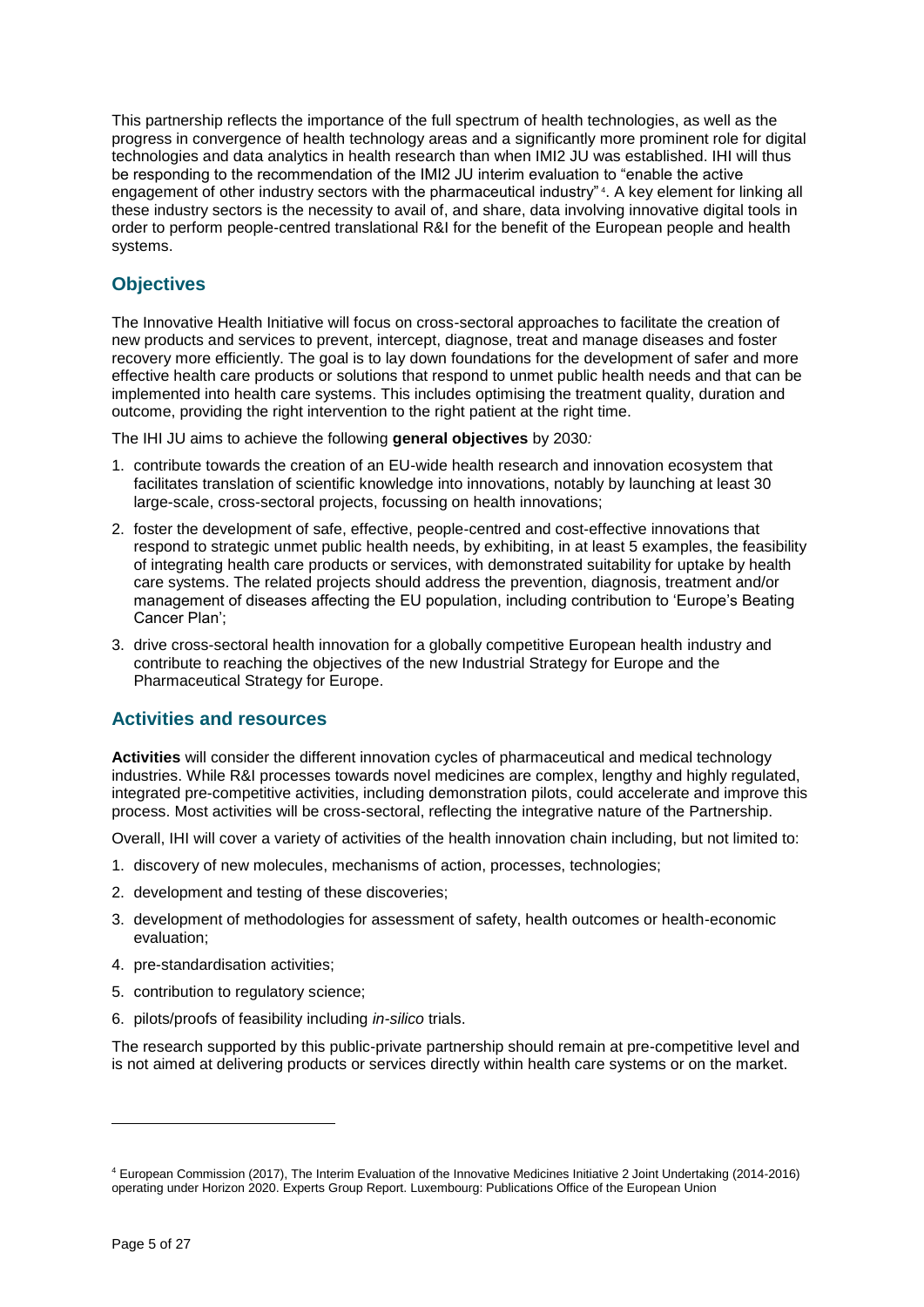The following features will be at the core of IHI:

- 1. A multi-sector initiative, including the pharmaceutical and medical technology sectors, which will secure these sectors' expertise and active engagement into the development of new health care interventions;
- 2. People-centric, rather than product- and pathology-centric, goals the focus will be the patient and citizen journey through health care, with the help of most suitable health technologies and social innovations and taking account of demographic trends;
- 3. Early engagement with public sector stakeholders for the definition of priorities will be ensured by creating the 'Science and Innovation Panel', involving relevant public and private stakeholders from the health care ecosystem. This will also ensure that IHI projects will better reflect the needs of health care systems, including cross-border scenarios;
- 4. Sustainability and impact of the projects will be increased by setting concrete performance and impact targets as part of project design. This greater understanding of impact will bring enhanced clarity on the follow-up and uptake (in collaboration with end-users, regulators, HTA bodies and payers, and relevant European Research Infrastructures);
- 5. Openness and inclusiveness will be secured by incentivising and facilitating participation and contributions from industries, charities, foundations and other entities which are not part of the JU founding members, via the "Contributing Partners" status;
- 6. Clear focus on translational research or translational research enablers. This includes raising the quality and efficiency of activities to deliver reproducible and validated evidence and assets compliant with standards governing scientific, regulatory, and economic evaluation of future products, services, and their combinations.

IHI will work to reach its objectives with the following **resources**:

- up to EUR 1.2 billion provided by the European Union (from the Horizon Europe Health Cluster),
- at least EUR 1.0 billion provided by the member industry associations,
- up to EUR 200 million from Contributing Partners.

The above figures include up to EUR 60.4 million for administrative costs, borne equally by the EU and by member industry associations.

The breakdown of resources to specific IHI activities will be decided by the IHI Governing Board when adopting annual work programmes, taking into account advice from the States Representatives' Group and of the Science and Innovation Panel as the formal advisory bodies of IHI JU. The description of specific activities and allocated resources will be provided in annual activity reports which will be made publicly available on the IHI website. The annual activity reports will also report on the Key Performance Indicators used to monitor progress towards reaching IHI objectives, with specific baselines and targets<sup>5</sup>.

## <span id="page-5-0"></span>**Thematic focus**

The Innovative Health Initiative has been conceived to encompass disease areas focussing on unmet public health needs. The Initiative will cover the different stages in the health care pathway at which it intends to intervene, including prevention, detection, diagnostics, treatment, and disease management<sup>6</sup>.

<sup>5</sup> At the time of writing of this Strategic Research and Innovation Agenda, work is ongoing on the development of the KPI framework with measurable expected outcomes at specific timepoints. Upon completion, the KPI framework will be adopted by the IHI Governing Board and published, becoming a formal document of IHI JU. Adoption of the KPI framework by the IHI Governing Board is expected by mid-2022.

 $6$  One of the inputs considered is the WHO "Health 2020: a European policy framework" report [https://www.euro.who.int/\\_\\_data/assets/pdf\\_file/0011/199532/Health2020-Long.pdf](https://www.euro.who.int/__data/assets/pdf_file/0011/199532/Health2020-Long.pdf)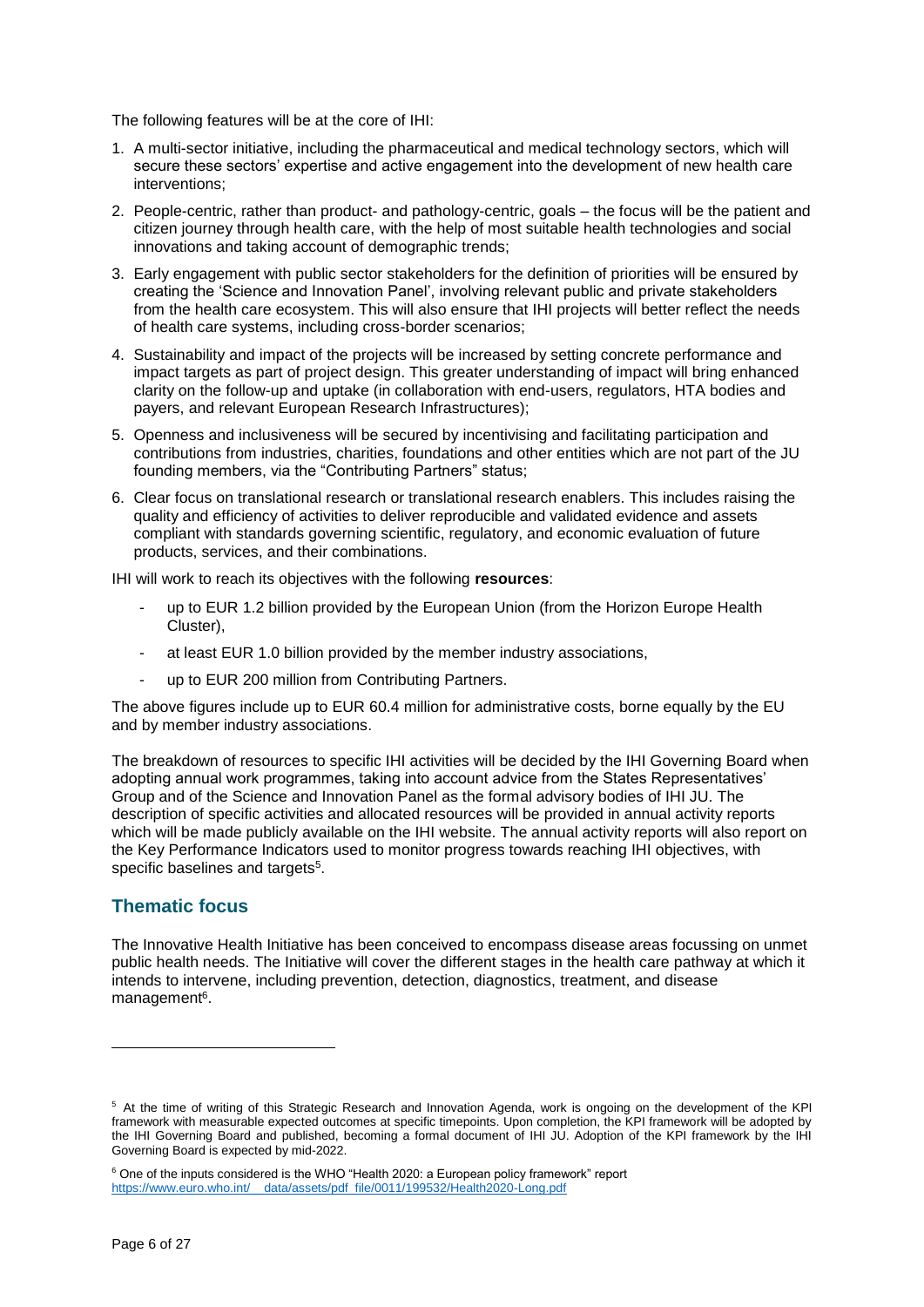To identify focused areas for the Partnership's activities, three criteria will be considered:

- (1) the high burden of the disease for patients and/or society due to its severity and/or the number of people affected by it;
- (2) the high economic impact of the disease for patients and society;
- (3) the transformational nature of the potential results on innovation processes where projects are not focussed on individual disease (e.g. health data analytics).

Considering the diversity of EU Member States and regions, IHI will strive to ensure that its activities will reflect the varying needs and specificities of end-users in various geographical areas. IHI will also strive to pursue the aims of Directive  $2010/63/EU^7$  on the protection of animals use for scientific purposes and, in particular, the principle of the Three Rs to replace, reduce and refine the use of animals.

## <span id="page-6-0"></span>**Synergies with other initiatives**

In the case of R&I areas and activities that potentially fall in scope of both IHI and several other EUfunded initiatives, including the Health Emergency Preparedness and Response Authority (HERA) activities, calls will be launched under the initiative with the most relevant scope, composition and overall goal for the specific topic. Only when duly justified (e.g. pandemic outbreak), and in cases where specific complementarities between initiatives are needed, multiple initiatives can launch calls in the same thematic areas.

IHI will interact with other health-oriented initiatives, initially with partnerships to be created in Cluster 1 of Horizon Europe. Annex II lists other partnerships relevant to IHI with which synergies will be encouraged. Interactions with the planned public-public European Partnership on Transforming Health and Care Systems (THCS) will be of particular importance as it may provide input for identification of scientific priorities, notably regarding unmet public health needs. Solutions proposed in the context of IHI may enable organisational innovations developed in the public-public THCS partnership. Organisational innovations or processes are not in scope of IHI since such innovations are solely the responsibility of health care authorities/organisations<sup>8</sup>.

The Innovative Health Initiative will complement the actions of the EU4Health Programme wherever relevant, and those of the Digital Europe Programme that will deploy digital capacities and infrastructure related to the health area.

Horizon Europe has introduced the concept of missions, with cancer being one of the five mission areas that will use the full spectrum of European R&I instruments and policies to reach targets. The IHI will play an important role in supporting the development of innovations to prevent, faster diagnose and treat cancer and thus significantly contribute to the Europe's Beating Cancer Plan<sup>9</sup> and the cancer mission<sup>10</sup>. The Plan will address cancer in a holistic way through four pillars: (1) prevention; (2) early detection; (3) diagnosis and treatment; and (4) quality of life of cancer patients and survivors.

Furthermore, the proposed initiative may foster the concept of 'Smart Health', an area that has been identified as one of the 'strategic value chains'<sup>11</sup> by a forum of industrial experts<sup>12</sup>, with potential to drive EU's industrial competitiveness and promote technological sovereignty. Value chains are

<sup>7</sup> <https://eur-lex.europa.eu/eli/dir/2010/63/2019-06-26>

<sup>&</sup>lt;sup>8</sup> The actual deployment of products or solutions in health care settings remain in the remit of individual health care organisations and in the national competence of Member States according to Art. 168 TFEU. 9 [https://ec.europa.eu/health/non\\_communicable\\_diseases/cancer\\_en](https://ec.europa.eu/health/non_communicable_diseases/cancer_en) an[d https://ec.europa.eu/info/law/better-regulation/have](https://ec.europa.eu/info/law/better-regulation/have-your-say/initiatives/12154-Europe-s-Beating-Cancer-Plan)[your-say/initiatives/12154-Europe-s-Beating-Cancer-Plan](https://ec.europa.eu/info/law/better-regulation/have-your-say/initiatives/12154-Europe-s-Beating-Cancer-Plan)

<sup>10</sup> [https://ec.europa.eu/info/horizon-europe/missions-horizon-europe/cancer\\_en](https://ec.europa.eu/info/horizon-europe/missions-horizon-europe/cancer_en)

<sup>11</sup> European Commission (2019), Strengthening strategic value chains for a future-ready EU industry. Report and annex available at: [https://ec.europa.eu/docsroom/documents/37824;](https://ec.europa.eu/docsroom/documents/37824) factsheet available at: <https://ec.europa.eu/docsroom/documents/37825>

<sup>12</sup> Strategic Forum for Important Projects of Common European Interest:<https://ec.europa.eu/docsroom/documents/37824>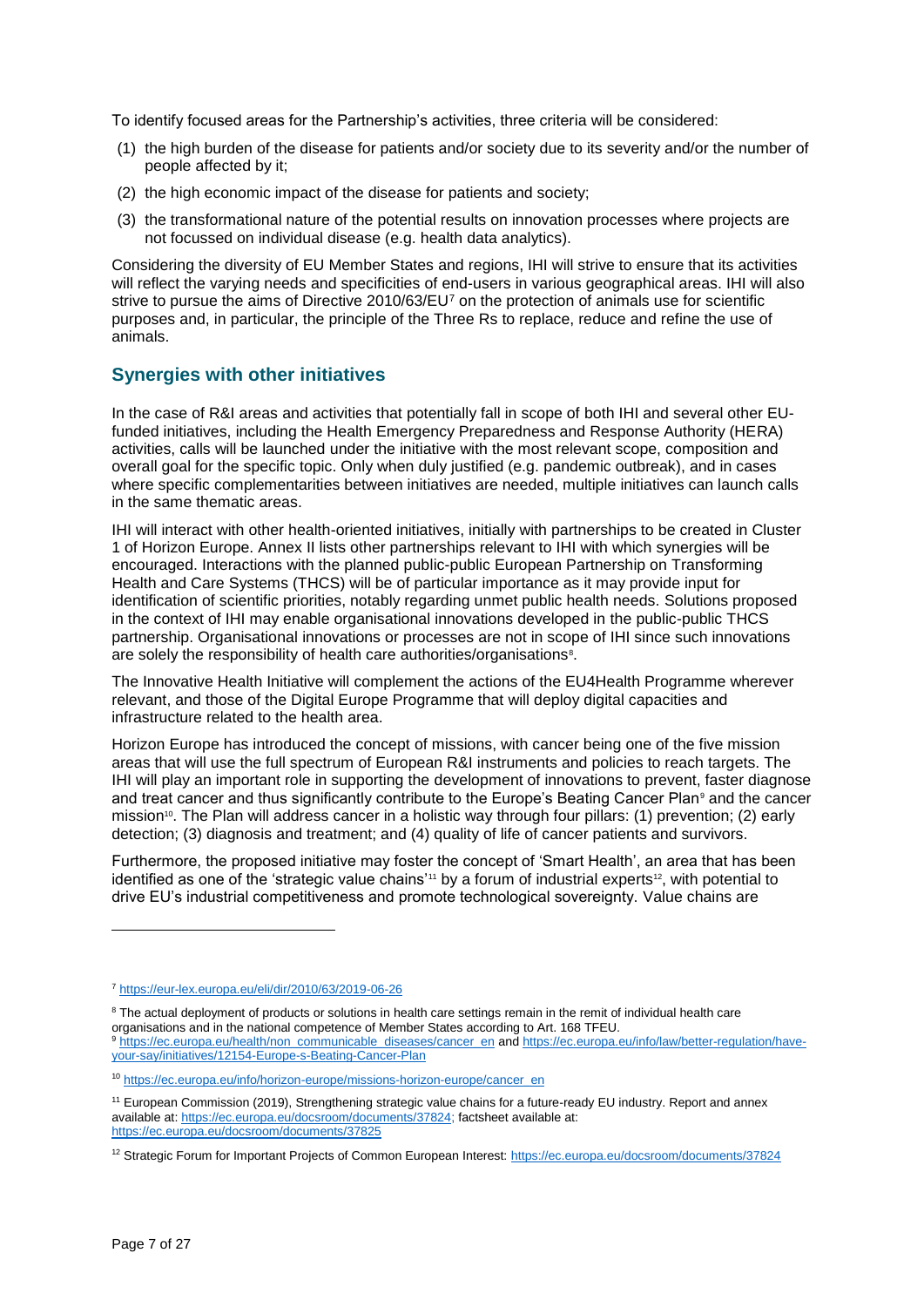defined as a set of interdependent economic activities that add value around a product, process or service, involving a group of interlinked economic actors that operate across sectors and borders. The proposed initiative unites these features and has all elements to be considered as "strategic", i.e. revealing systemic importance and making a clear contribution to growth, jobs and competitiveness<sup>13</sup>. The value of IHI to serve as a precursor in this context has been further strengthened by the recently published industrial strategy14. It will demonstrate its full potential when delivering innovative health technologies that integrate digital components.

Finally, building on the relevant activities of its predecessor<sup>15</sup>, the Innovative Health Initiative may contribute to providing health data under the European Health Data Space (EHDS) by promoting the FAIR principles (supporting discovery through good data management) and implementing EHDS policies, standards as well as semantic and technical framework. The EHDS is one of the sectorspecific European Data Spaces under the European strategy for data, whose creation has been prioritized by the European Commission for the years 2019-202516. The European Health Data Space will promote the cross-border exchange and access to different types of health data to support both the primary use (i.e. health care delivery) and the secondary use of the health data (e.g. health research and policy making).

<sup>14</sup> European Commission (2020), A new industrial strategy for Europe. [https://ec.europa.eu/info/sites/info/files/communication-eu-industrial-strategy-march-2020\\_en.pdf.](https://ec.europa.eu/info/sites/info/files/communication-eu-industrial-strategy-march-2020_en.pdf)

<sup>&</sup>lt;sup>13</sup> In the European political context, strategic value chains are characterised by: i) technological innovativeness; ii) economic and market potential; iii) societal and political importance for Europe; supporting Strategic Value Chains is a political priority at the interface of a number of other EU policies – R&I, industrial and the Green Deal.

<sup>&</sup>lt;sup>15</sup> e.g. the EHDEN project which has built a federated data network for allowing access to the data of 100 million EU citizens European Health Data and Evidence Network: https://www.imi.europa.eu/projects-results/project-factsheets/ehden

<sup>&</sup>lt;sup>16</sup> European Health Data Space[: https://ec.europa.eu/health/ehealth/dataspace\\_en](https://ec.europa.eu/health/ehealth/dataspace_en)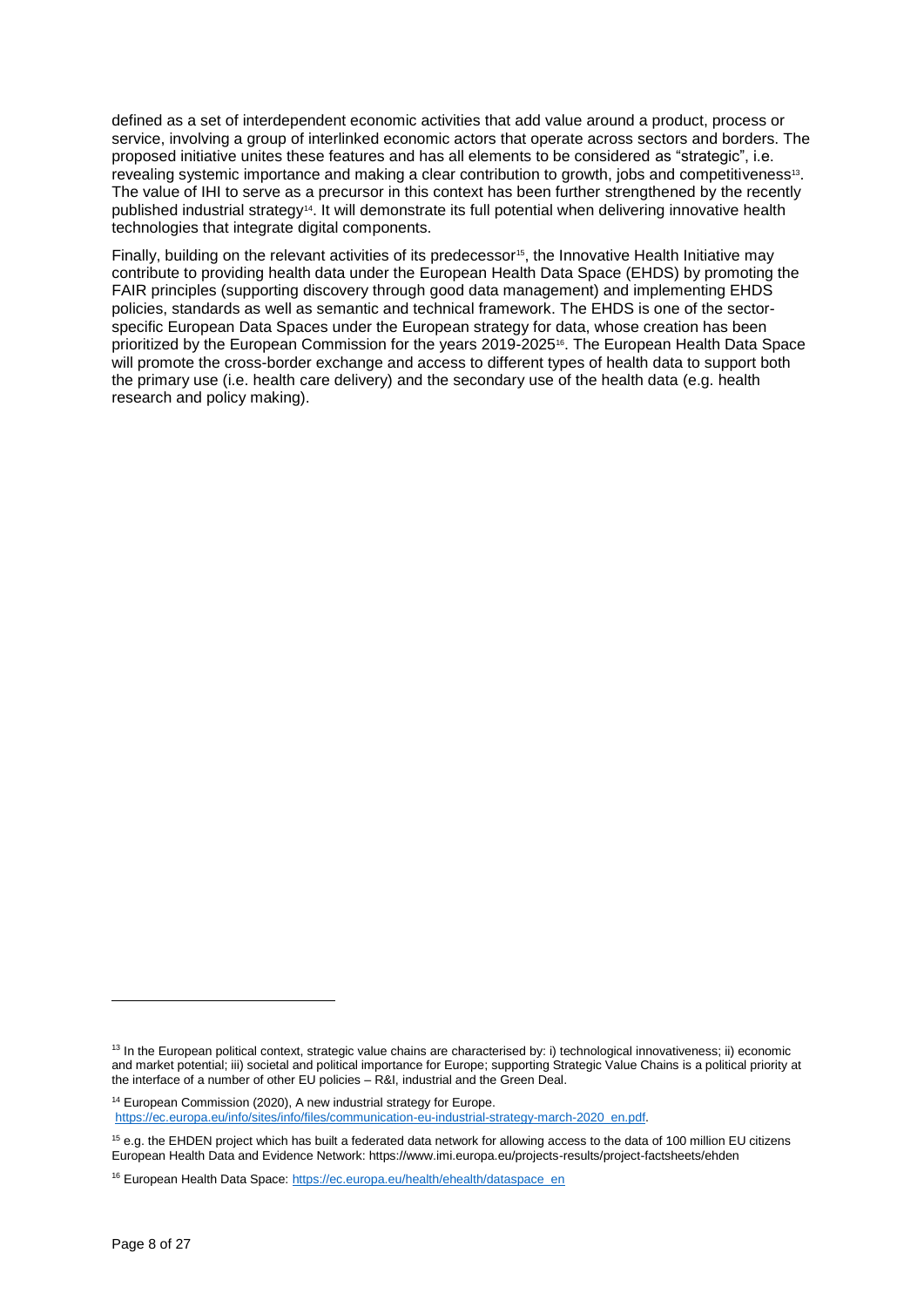# <span id="page-8-0"></span>**Chapter 2: Specific Objectives of the Innovative Health Initiative**

The IHI JU aims to achieve the following **Specific Objectives***:*

- 1. contribute towards a better understanding of the determinants of health and priority disease areas;
- 2. integrate fragmented health research and innovation efforts bringing together health industry sectors and other stakeholders, focussing on unmet public health needs, to enable the development of tools, data, platforms, technologies and processes for improved prediction, prevention, interception, diagnosis, treatment and management of diseases, meeting the needs of end-users;
- 3. demonstrate the feasibility of people-centred, integrated health care solutions;
- 4. exploit the full potential of digitalisation and data exchange in health care;
- 5. enable the development of new and improved evaluation methodologies and models for a comprehensive assessment of the added value of innovative and integrated health care solutions.

IHI will launch calls for proposals and select projects (actions) that contribute to reaching one or more of these objectives<sup>17</sup>.

## <span id="page-8-1"></span>**Specific Objective 1: Contribute towards a better understanding of the determinants of health and priority disease areas**

**Challenge:** For many health conditions, we lack full understanding of the underlying mechanisms, including the predisposition to disease, how environmental and genetic factors affect the occurrence and course of the diseases, what affects treatment success, etc. Consequently, it is difficult to develop adequate prevention strategies, accurate and timely diagnostics, and targeted therapeutic interventions. In order to develop innovative interventions ranging from health promotion to treatment, a better knowledge and understanding of the biological mechanisms is paramount. By elucidating the mechanisms of diseases and factors contributing to health status, IHI can provide better targets and approaches to develop new and more precise personalised health innovations for prevention, diagnosis and therapy, as well as facilitating good health while aging.

**Scope:** The Innovative Health Initiative will cover the identification of new mechanisms underlying health status and disease development, biomarker identification and validation as well as elucidating potential new mechanisms for therapeutic actions, including innovative methods of data exploitation. The scope will also cover standardisation activities to facilitate the development of new health technologies, better identify individuals with disease predisposition, predict and monitor disease progression and assess the efficacy of targeted treatments.

In the specific context of IHI as a cross-sectoral partnership, more efficient use of various research tools or paradigms offered by emerging industry sectors (e.g. innovative imaging methods, robotics or artificial intelligence) may bring a new insight to understanding of health and disease. Using the services from European Research Infrastructures<sup>18</sup> for digitalized research (with reproducible workflows, data management and analysis, complex modelling and *in silico* simulation) could be beneficial.

<sup>&</sup>lt;sup>17</sup> The progress towards achieving the specific objectives will be measured by a monitoring framework that is being developed in parallel (see Annex I for overview of all objectives).

<sup>18</sup> The Strategy Report on Research Infrastructures Part 3 describes – through dedicated cards – each ESFRI Project and each ESFRI Landmark. A short description of the RI is given as well as updated information on the legal status, the timeline for construction/operation, and the estimated costs.<https://roadmap2021.esfri.eu/media/1252/rm21-part-3.pdf>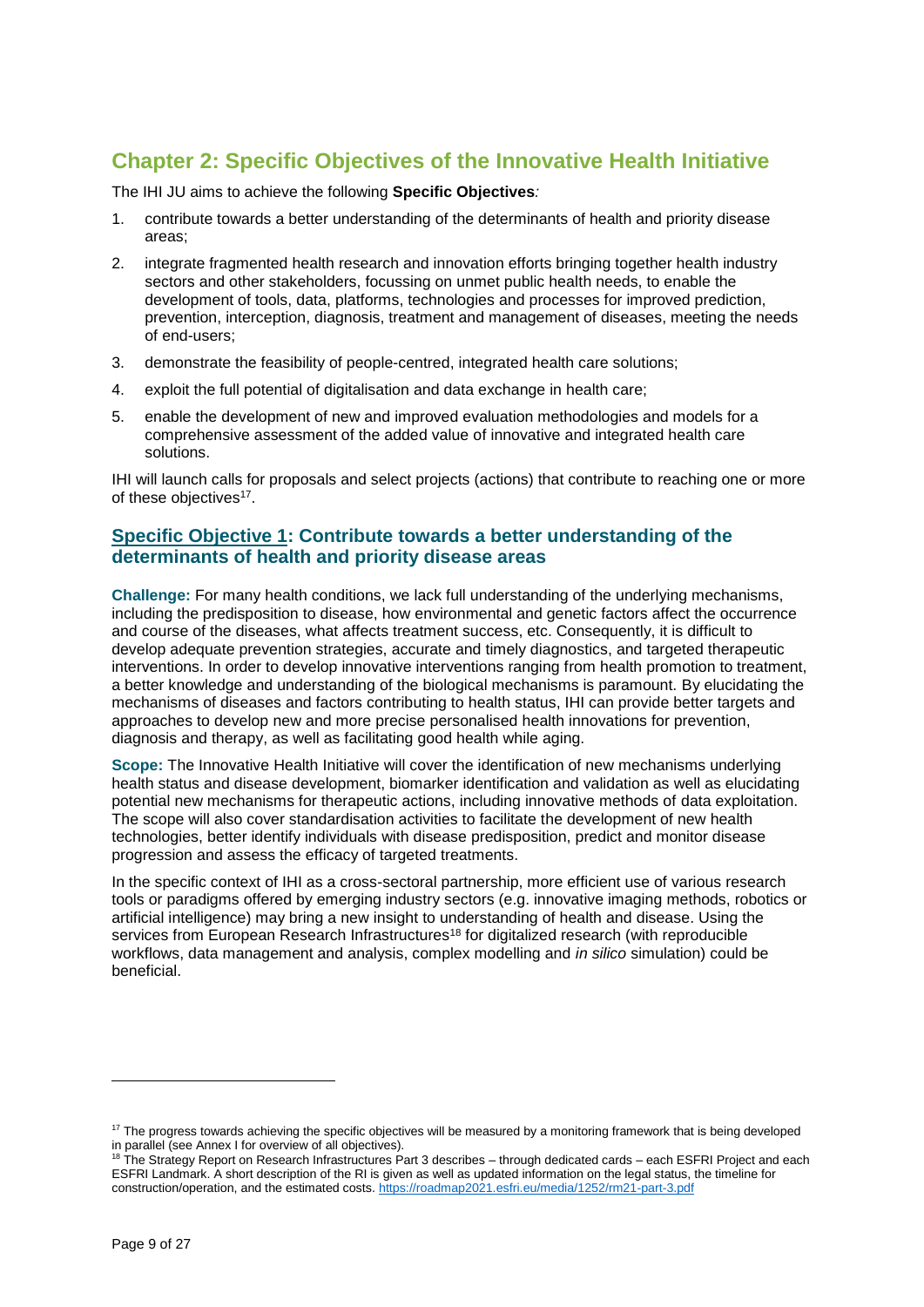#### **Potential outputs<sup>19</sup>:**

- Increased understanding of health and disease mechanisms at molecular level.
- Newly identified and validated biomarkers for disease interception, diagnosis, progression and treatment monitoring tested in real-world settings.
- Identification of common environmental factors, including social, with understanding of their impact on molecular mechanisms.
- Novel tools or hypotheses for new treatments tested preclinically and/or in early-stage clinical or *in silico* trials.
- Novel methods and tools to identify pre-symptomatic individuals.
- Validated protocols, diagnostic and prognostic tools (including those based on wearable devices).
- Validated *ex-vivo* and/or *in-vivo* solutions for patient monitoring during and after treatment, including those based on artificial intelligence approaches, database exploitation, computational modelling, and innovative sensing approaches.
- Improved understanding of host-pathogen (including microbiota) interactions if applicable.
- Tools to improve tracking of, and preparedness for, infectious disease outbreaks
- **Predictive models for the development of improved vaccines, taking into consideration the** needs of specific populations like the elderly or children.

#### **Expected impacts<sup>20</sup>:**

- Patients benefit from preventive treatment or early disease intervention before onset of symptoms.
- Prevention and early diagnosis of disease combined with better understanding of the mechanisms involved, leading to the development of more cost-effective strategies.
- Patients benefitting from improved health care through regular monitoring of critical parameters using validated tools.
- Development of new vaccine strategies targeted to specific sub-populations
- **Increased preparedness of EU health care systems for disease outbreaks**

<sup>19</sup> Output**:** immediate use or uptake of R&I results: e.g. results of productive interactions between producers and users of R&I (short and medium term)

<sup>20</sup> Impact**:** wider benefit for society: e.g. social, economic and environmental impact (medium to long-term)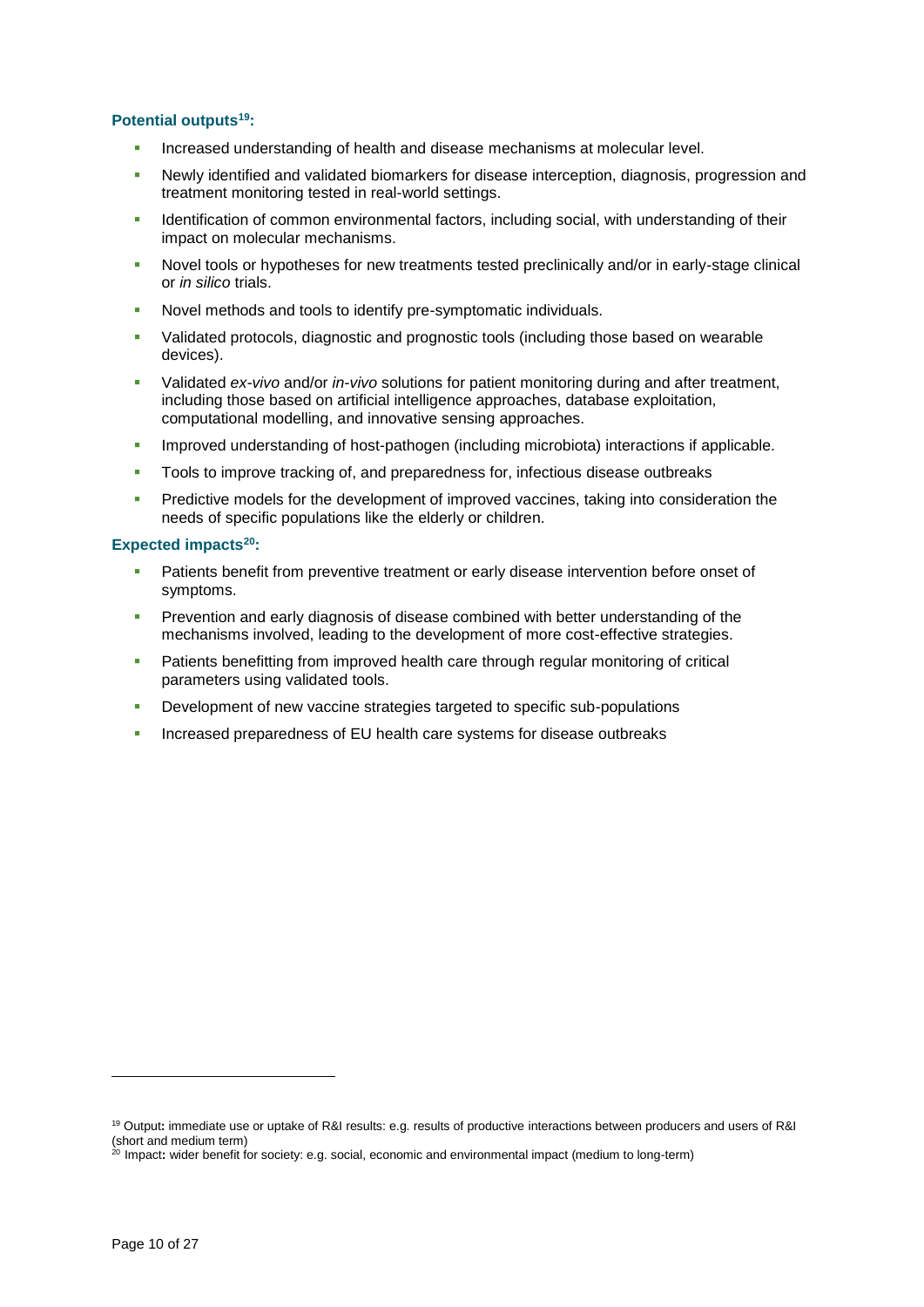<span id="page-10-0"></span>**Specific Objective 2: Integrate fragmented health R&I efforts bringing together health industry sectors and other stakeholders, focussing on unmet public health needs, to enable the development of tools, data, platforms, technologies and processes for improved prediction, prevention, interception, diagnosis, treatment and management of diseases, meeting the needs of endusers** 

**Challenge**: Rapid scientific and technical progress combined with the digital evolution lays the ground for the development of new types of products or services in the health domain that integrate diverse components (e.g. diagnostics, medicinal products, medical devices, wearables, treatment monitoring, digital solutions) in unprecedented ways. For example, a new treatment may be accompanied by a sensor and a mobile health solution that monitors adherence to the prescribed regime, and which may also collect data for monitoring treatment safety and efficacy. New possibilities for developing health interventions will benefit patients whilst offering new market opportunities to companies. However, the opportunities for developing integrated, interoperable health care solutions can only be fully harnessed if barriers to cross-sectoral collaboration and to collaboration with patients and health care professionals are overcome.

**Scope:** Combinations of medicinal products, diagnostics, medical devices, wearables, telemedicine applications and complementary services are required to provide people-centred solutions along the health care pathway. Building on previous actions in this field, IHI will help break silos between basic research, medical disciplines and technological areas to provide the foundations for such peoplecentred care even before disease occurs, promoting health and well-being. Integration of in vitro, in vivo with data driven diagnostics and prognostics should be a cornerstone of early and adapted treatment, including multimodal disease management approaches. This should consider the target population, including paediatric and geriatric patients. IHI may also help address regulatory challenges related to products that combine different technologies and services by offering a neutral platform for all interested stakeholders to exchange experiences and views on issues such as harmonisation of approaches to evidence generation across sectors.

This area will build on activities from Specific Objective 1, focussing on a better understanding of the causes of disease (aetiology), and its prevention and cure. It will contribute to activities of Specific Objective 4 where such an integrated approach will be key to allow for the collection of meaningful data, in particular on co-morbidities.

Activities will also address innovations and outcomes within the context of the European Green Deal, in order that advances are part of Europe's sustainability goals, supporting commercial sustainability transition and reducing the overall environmental impact of healthcare.

#### **Potential outputs:**

- Methodologies and standards for the combination of technologies into integrated health care solutions to address pathologies or health impairments for an individual patient.
- Improved medical imaging and image analysis tools to facilitate diagnosis and treatment choice.
- Novel methods and tools to improve the design, the conduct and the analysis of clinical trials/investigations of innovative health technologies and their combinations.
- Novel methods and tools to improve post-marketing surveillance of innovative health technologies and their combinations.
- Novel methods and tools including observational and interventional clinical study design as well as analysis methods to evaluate the safety and clinical benefit of integrated health care solutions along the health care pathway.
- Development of interoperable solutions to detect variations in patient status in a home care environment.
- Innovations in manufacturing, exploring new decentralised, automated or semi-automated technologies or processes such as 3D-(bio)printing and mRNA platforms.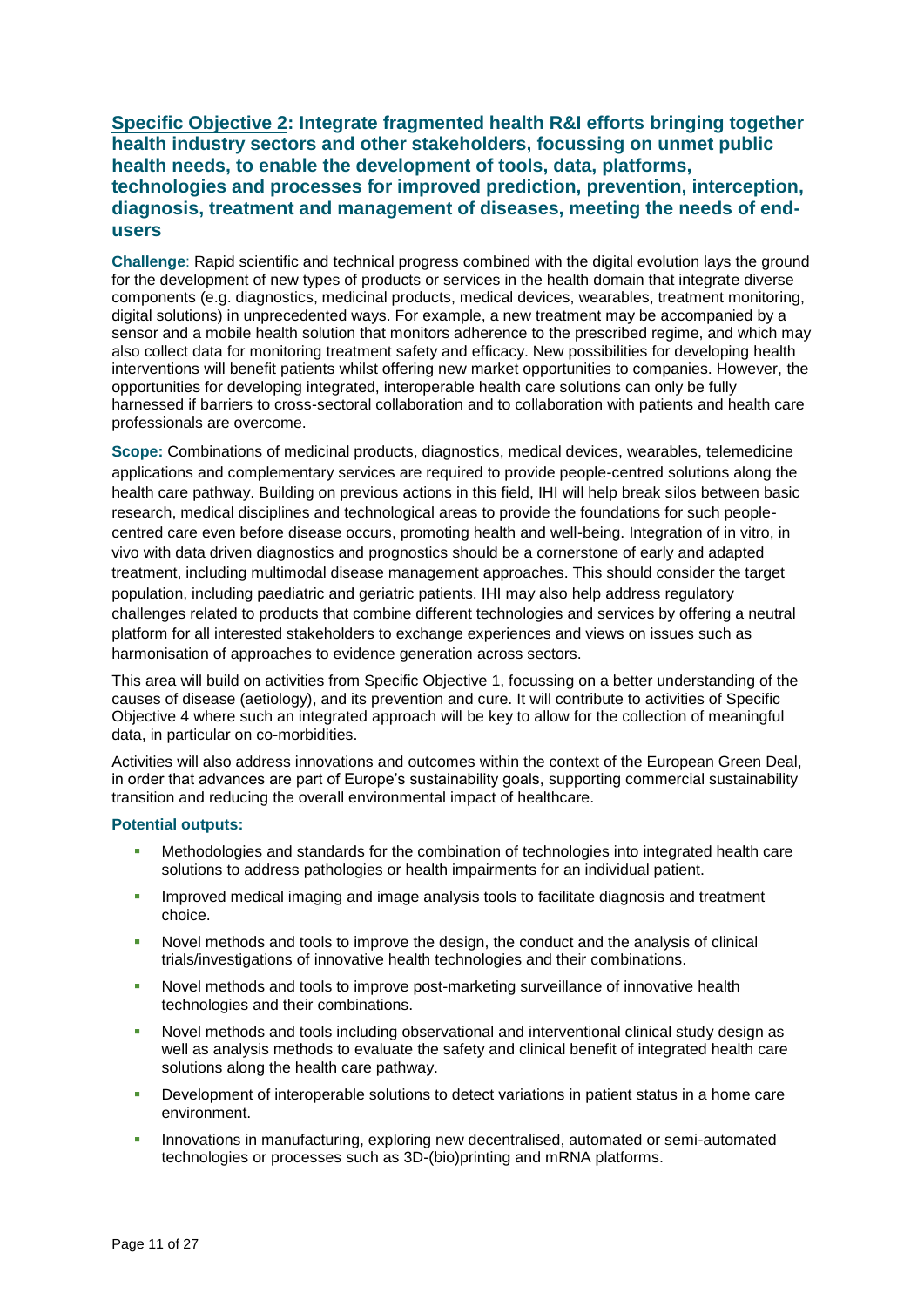Recognised contribution towards the European Green Deal for healthcare systems and improved competitive position within sustainable technologies and products.

#### **Expected impacts:**

- Breaking down fragmentation between various disciplines of medicine and technological areas in order to conceive and develop technologically and socially innovative people-centred, integrated health care solutions that can seamlessly be introduced in health care systems.
- **Fostering development of safe and effective innovative health technologies and their** combinations thanks to new and harmonised approaches to data generation.
- Better and faster integration of future products, services and tools along the health care pathway (including health promotion and disease prevention) responding to patients' specific needs and leading to improved health outcomes and patient well-being.
- Patients and industry benefit from innovative manufacturing processes such as 3D printing, on-demand small-scale GMP synthesis, on-site portable production systems etc.
- Green transition enabled across all aspects of healthcare, both in the delivery of healthcare to patients, and in the technologies and products that emerge from competitive European industry.

# <span id="page-11-0"></span>**Specific Objective 3: Demonstrate the feasibility of people-centred, integrated health care solutions**

**Challenge:** Integrated health care solutions i.e., innovative solutions integrating various technologies, coupled with complementary tools and services, can offer breakthroughs in tackling health issues that are not currently effectively tackled. Integrating technologies across the health care pathway should be centred on people's needs and preferences. The importance of people-centricity, defined as placing people (including patients) at the heart of the health care system, is widely acknowledged. People-centricity is a condition for technological innovations to be taken up by individuals and health care systems across Europe, thereby addressing the problem of slow and insufficient knowledge translation. Health care actors such as patients and civil society, health care professionals, health care providers, regulators, health technology assessment bodies and payers should take part in the design and development of new and/or integrated health solutions including via social innovation. Furthermore, people expect to play a stronger role in their own care and in the design of health products and services, from the research planning stage through to execution. Whilst scientific and technical evolution is rapid and provides many new opportunities, the integration of resulting technologies must be fostered within an environment that ensures the quality and the safety of the innovations, respecting ethical principles and complying with relevant legislation.

**Scope:** The "one size fits all" model of some health products or approaches does not sufficiently cover individual characteristics of patients, e.g., age, gender, biological fingerprint and lifestyle choices, whilst personalised health care should constitute the core of the health care provision in the future (from prevention to outpatient recovery and aftercare) based on demonstrated safety, effectiveness and cost-effectiveness. IHI projects will investigate which solutions should be provided to people and at what time, thus avoiding unnecessary interventions and related costs, in addition to offering intervention as early as necessary, carefully weighing the risks versus the benefits.

The aim of IHI will be to lay the grounds for the development of integrated health care solutions, combining different technological areas and taking into account the needs of patients and citizens. Technological solutions can converge in novel ways (as addressed by Specific Objective 2) and this convergence should offer patient benefit while respecting the principles of safety, effectiveness, costeffectiveness and privacy protection.

IHI will therefore engage citizens and patients in the development of integrated health care solutions to a) facilitate patient contribution to R&I activities, b) support shared decision-making with health care professionals, and c) enable self-management of disease and health, *de facto* engaging in social innovation. This implies, amongst others, the development of harmonized patient-reported outcome measures (PROMs) and patient-reported experience measures (PREMs), as well as the development of methods to elicit people's preferences and digital tools to enable patient involvement. Development of people-centred integrated care solutions will also require leveraging real-world evidence from multiple sources (thereby linking with the activities of Specific Objective 4).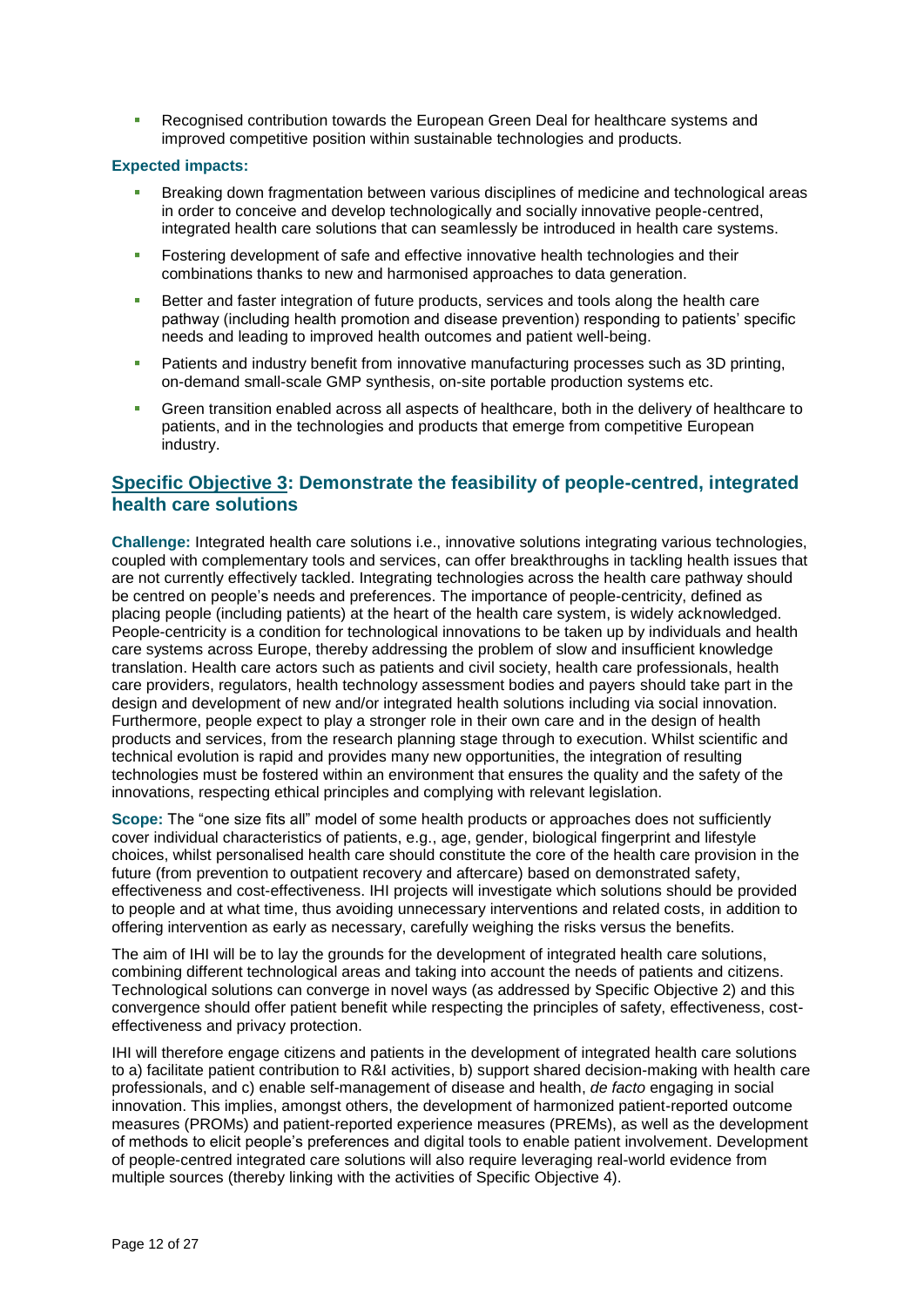#### **Potential outputs:**

- Understanding the prerequisites for successful EU-wide deployment of integrated solutions proposed by various technology sectors.
- Demonstration of feasibility from development of people-centred, integrated health-care solutions.
- Tools to facilitate patient engagement in R&I activities including in clinical trials.
- Validated PROMs and PREMs adapted to integrated health care solutions, in addition to alternative ways to improve user compliance/adherence.
- Methods for integration of PROMs and PREMs and more broadly people-generated information into the regulatory and health technology assessment processes as well as in the evaluation of health care delivery.
- Methodological approaches to elicit and integrate patient preferences into the development process of integrated health care solutions, from needs identification to implementation.
- Tools to enable/facilitate communication and interactions between patients, health care professionals and informal carers.
- Tools to enable/facilitate proactive health management for patients and provide real world evidence to health care professionals and informal carers.
- **Tools to implement educational and accompanying programmes for patients and citizens, in** particular regarding their role and contribution to the health promotion and disease prevention.
- Tools to implement health literacy education programmes including digital health literacy for patients, health care professionals and informal carers.
- Better understanding of the factors affecting successful introduction of integrated health care solutions using digital technologies (anticipated value to users, factors affecting people engagement in addition to impacts on roles and responsibilities).
- Generation of evidence on, and quantification of, the benefit of integrated health care solutions using digital technologies to support people-centred care across Europe.
- Better understanding of the role of non-medical interventions and lifestyle change on prevention and disease management, and the added value of a digital companion.

#### **Expected impacts:**

- Raised awareness of citizens and patients on their own role in managing their health.
- Improved patient adherence to prevention programmes and medical interventions.
- People, including vulnerable populations (e.g., elderly and children as well as their careers and/or representatives) who are better able to make informed decision with their health care professionals about prevention, treatment interventions and disease management.
- Increased frequency and quality of cooperation between patients, citizens and industrial stakeholders in the development of health care solutions, in particular integrated care solutions.
- Patients benefit from prevention and treatment better adapted to their needs through improved diagnostic and monitoring.
- Integrated health care solutions, including those based on the use of digital solutions, better responding to the needs and preferences of patients and citizens supporting an inclusive approach.
- Successful implementation of digital solutions supporting people-centred care.
- Facilitated introduction of innovative solutions for improved home care of patients.
- Health care solutions assessed according to criteria that matter to patients and citizens (in particular PROMs and PREMs) contributing to achieving people-centred health care.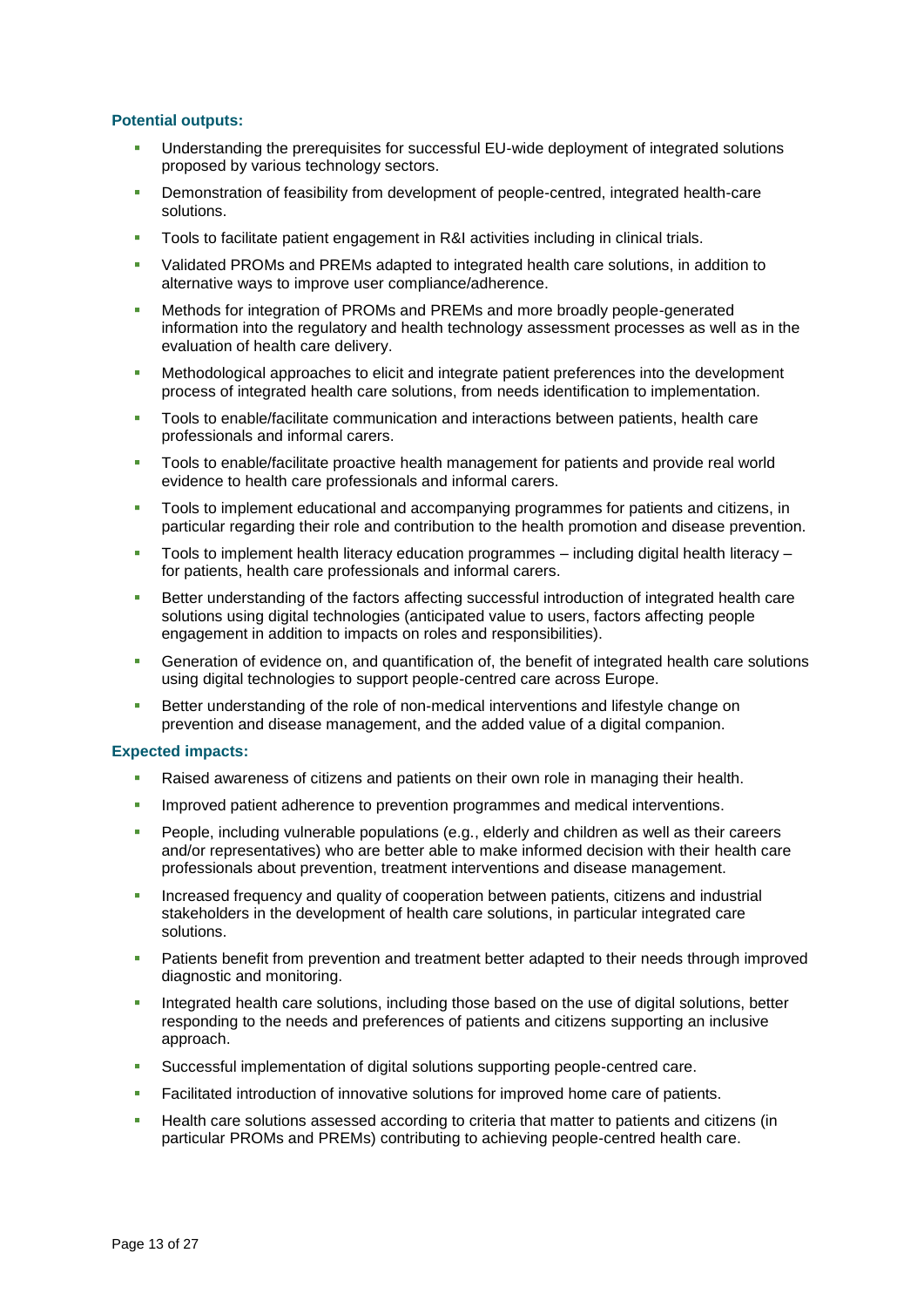# <span id="page-13-0"></span>**Specific Objective 4: Exploit the full potential of digitalisation and data exchange in health care**

**Challenge:** Technological developments have made it possible to collect health data at much larger scale than was possible previously, e.g., from electronic health records, registries, biobanks, cohorts, claims databases, administrative data as well as data generated from wearable and portable sensory devices. The volume of data generated is also growing at very high pace – overall data volume of connected devices and Internet of Things (IoT) is expected to grow over 480% between 2021 and  $2025<sup>21</sup>$ . As a consequence, the development of new products and services that rely on data-driven technologies, as well as the regulatory processes, are rapidly evolving.

The potential of real-world data/Big Data exploitation for public health research and innovation remains largely untapped. Currently, data in many countries are hard to gather, and demonstrate limited interoperability. Even when available, data and databases may exhibit variable quality, lack of standardization and poor interconnectivity. Finally, training skills to handle, analyse and interpret the data are necessary. The EU offers a strengthened framework on data protection, but uncertainties remain, e.g. on the secondary use of health data and their pseudonymization/anonymization, which creates an additional layer of complexity. Furthermore, security, explainability for users and ethical considerations should be ensured when developing new data analytics tools, including the use of Artificial Intelligence<sup>22</sup>.

**Scope:** The partnership will aim at strengthening selected promising ongoing developments to harness opportunities of Big Data in health care. These include EU-wide initiatives in the area of health data standardisation (e.g., Electronic Health Record Exchange Format<sup>23</sup> uptake) and in the field of data-related regulatory science (e.g., HMA-EMA Joint Big Data Taskforce<sup>24</sup> and Joint Action on European Health Data Space (TEHDAS)).

IHI will support the generation, pooling, integration and sharing of high-quality, harmonised, interoperable data (either existing or generated *de novo*), as well as the use of advanced analytical tools (including Artificial Intelligence, modelling and simulation or digital twin approaches).This will be undertaken in a federated manner to facilitate R&I, promote collaboration among stakeholders, and better promote health care processes and care flows. It will also support the development of better assistance systems for health care professionals to facilitate timely decision-making during disease course, thereby improving patient outcomes. Artificial Intelligence and other advanced computational modelling can become an accompanying tool for physicians but cannot replace the essential human component of health care, therefore the participation of patients (or their representatives) and health care professionals is key in the design of related studies. Exploring the use of advanced analytics, using advanced services from European Research Infrastructures, or other high-performance computing (HPC) capacities for digitalized research could be beneficial, in particular for either big research data or more scarce data spread over clinical centres in Europe, e.g., for rare diseases.

#### **Potential outputs:**

- Contribution to developing data standards for health care, leveraging the experience from other data-related initiatives and data from repositories supporting clinical development of products and solutions.
- Contribution and access to common standards for interconnectivity and interoperability of databanks / registries of medical devices, wearable devices, and *in-*vitro diagnostics.
- Access to shared repositories of preclinical and clinical data, patients' real-world data, from pharmaceutical companies, medical technologies companies, digital health solution providers, and academia, compliant with GDPR.

<sup>21</sup> <https://www.statista.com/statistics/1017863/worldwide-iot-connected-devices-data-size>

<sup>22</sup> <https://digital-strategy.ec.europa.eu/en/library/ethics-guidelines-trustworthy-ai>

<sup>&</sup>lt;sup>23</sup> Commission Recommendation (EU) 2019/243 of 6 February 2019 on a European Electronic Health Record exchange format <sup>24</sup>HMA/EMA Big Data Steering Grou[p https://www.ema.europa.eu/en/about-us/how-we-work/big-data#hma/ema-big-data](https://www.ema.europa.eu/en/about-us/how-we-work/big-data#hma/ema-big-data-steering-group-section)[steering-group-section](https://www.ema.europa.eu/en/about-us/how-we-work/big-data#hma/ema-big-data-steering-group-section)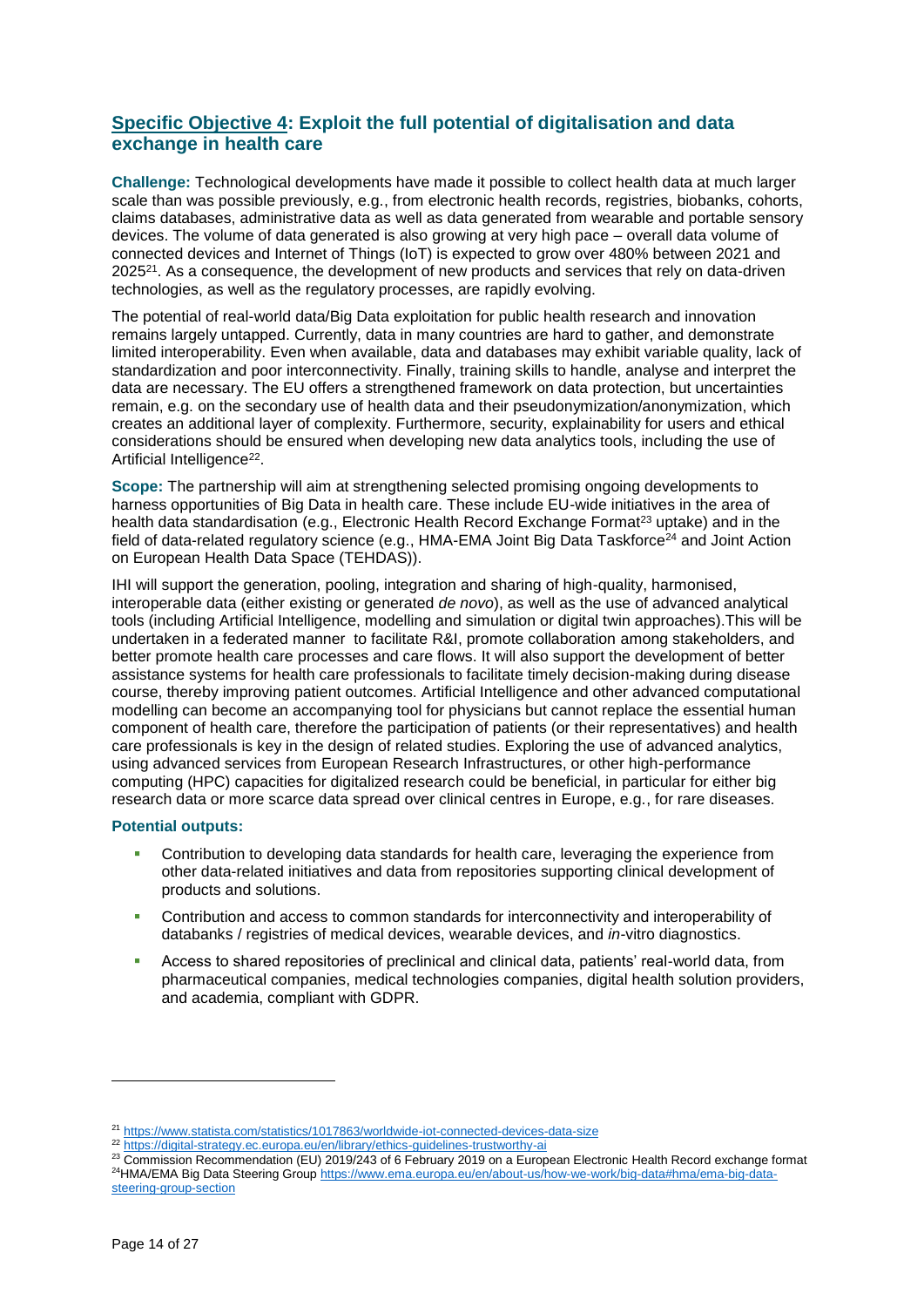- Demonstrating the feasibility of using various health data sources in a federated manner and interoperable with EHDS for the subsequent testing, deployment and use of AI-based applications.
- Developed tools, technologies and methods for state-of-the-art data exploitation, respecting FAIR principles.
- Developed methods and case studies to assess performance of self-learning algorithms (e.g. against reference standards/ground truth).
- Training programmes organized on the use of new health IT tools and approaches for health care professionals.
- Development and piloting of methodologies and tools in cooperation with downstream decision-makers (e.g., regulators, HTA bodies, payers) making full use of real-world data from various sources and multiple stakeholders, public and private ones. These methodologies will in particular aim at identifying patterns and signals to improve clinical performance, safety and efficacy/effectiveness of medical products and services used in combination.
- Development of novel methodologies in cooperation with data permit and AI authorities for patient stratification using analytics or biomedical models based on artificial intelligence, taking into account data, context and population information.

#### **Expected impacts:**

- Wider availability of interoperable, quality data, respecting FAIR principles, facilitating research and the development of integrated products and services.
- Improved insight into real-life behaviour and challenges of patients with complex, chronic diseases and co-morbidities thanks to m-health and e-health technologies.
- Advanced analytics/artificial intelligence supporting health R&I, resulting in a) clinical decision support for increased accuracy of diagnosis and efficacy of treatment, b) shorter times to market, c) wider availability of personalised health interventions to end-users, d) better evidence of the added value from new digital health and AI tools, including reduced risk of bias due to improved methodologies.

# <span id="page-14-0"></span>**Specific Objective 5: Enable the development of new and improved methodologies and models for a comprehensive assessment of the added value of innovative and integrated health care solutions**

**Challenge:** Various initiatives<sup>25</sup> have already provided useful tools and methods to assess the added value of health interventions, however emerging and converging technologies<sup>26</sup> pose additional methodological challenges, partly because technology categories converge in ways that alter the delivery of health care<sup>27</sup>. In addition, a more integrated and people-centred approach would require assessment of contributions from individual technologies into the combined effect of the various health interventions delivered throughout the health care continuum. This raises methodological challenges such as (but not limited to) the development and consistent use of outcomes measures relevant to patients. In addition, implementation of technological innovations in health care systems should ensure that innovation responds to people and health care system needs. Furthermore, effective, and cost-effective implementation may require the development of appropriate ancillary services and tools adapted to specific settings.

<sup>&</sup>lt;sup>25</sup> E.g.[, EUnetHTA Joint Action](https://eunethta.eu/ja3-archive/) 3, EU-funded research projects (e.g. AdHopHTA, Advance-HTA, MedTechHTA, Integrate-HTA, COMED, IMPACT-HTA, PECUNIA, HTx) incl. IMI projects (e.g. GetReal and GetReal Initiative, Roadmap, Harmony, BigData@Heart, PIONEER, EHDEN), [HTAi](https://htai.org/)

<sup>26</sup> Such as combinations of drugs and devices, nanotechnology-enabled products, medical devices employing digital communication tools, health interventions partially relying on robotics, Artificial Intelligence or software programs.  $27$  For example, medical devices are increasingly coupled with digital communication tools with the aim of improving the coordination of care and quality of care delivery which should ultimately translate into better outcomes for patients. Costeffectiveness of such interventions is complex to assess due to the various and interacting components to be considered.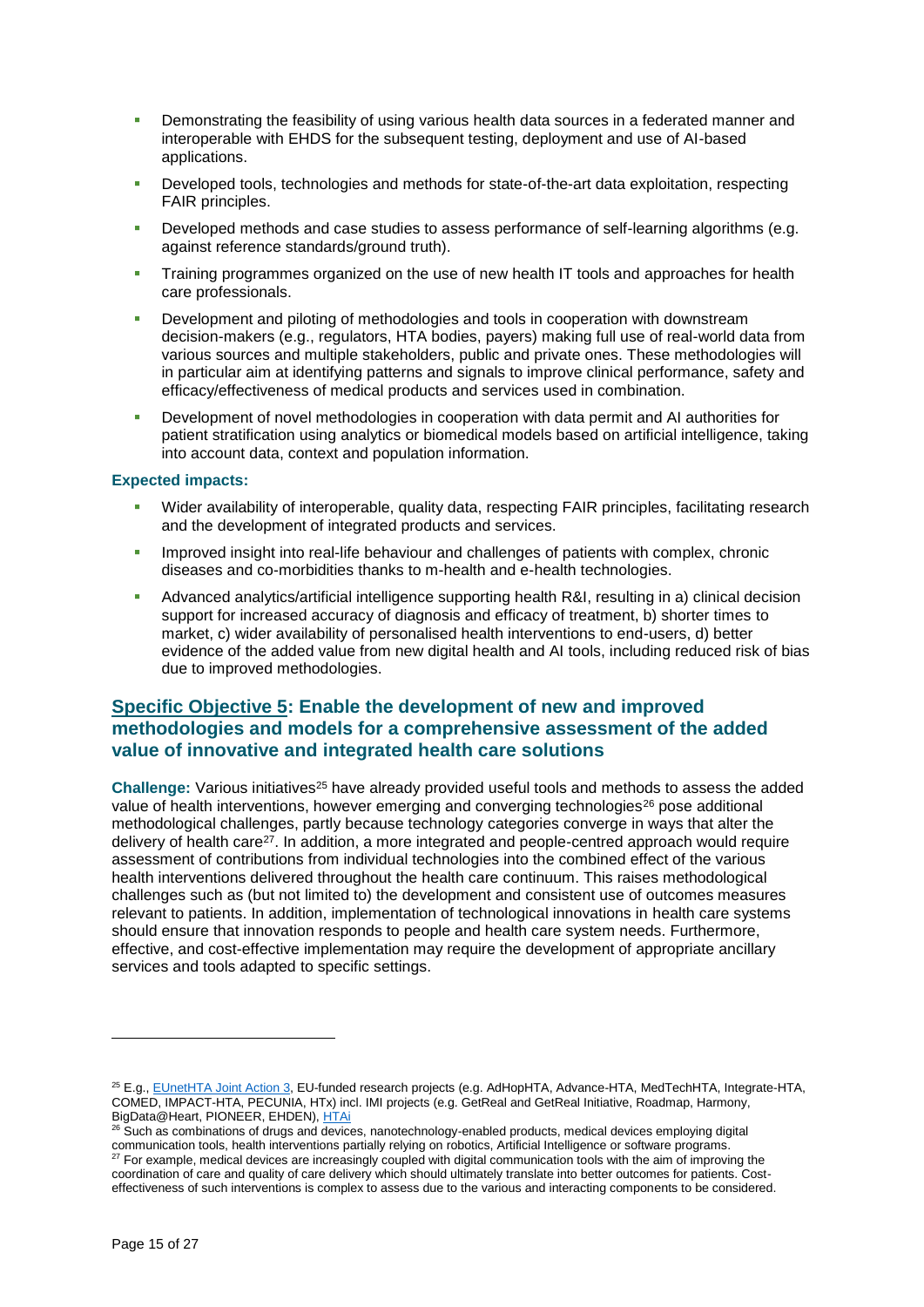**Scope:** To address the above-described challenges, IHI will aim to develop methods and tools:

- to contribute to advancing assessment of the value of emerging and converging health technologies;
- to assess the combined and specific effect on target population of individual health technologies applied throughout the health care continuum;
- to improve implementation of technological innovations in health care systems by providing a better understanding of the factors that would affect their successful introduction, and by anticipating the need for ancillary services and tools to be integrated within a given health care setting;
- to assess the added value of those integrated solutions (technological innovation and ancillary services) and their impact on the implementation process.

Whilst intended for use in informing decisions at different levels of the health care systems, those methods and tools will be based on common elements, in particular:

- Integration of the perspectives of stakeholders (patients, carers, health care providers, health care professionals, industry, HTA bodies, regulators, policy makers and payers);
- Integration of a societal perspective to capture the spill-over effects including indirect costs of health interventions within and beyond the health care sector;
- Integration of real-world evidence in value assessment.

IHI will elicit from the different stakeholders value dimensions (such as safety, effectiveness, costeffectiveness, burden of disease, spill over effect, patient convenience, ethical/equity considerations, etc.). To assess those value dimensions, IHI will identify relevant outcomes along with outcome measures and time horizon over which value is assessed and will develop appropriate tools and methods for data collection and data analysis. Integration of real-world evidence including on healthy populations will be key to assess the value of the various health care interventions referred to in this Specific Objective (emerging and converging technologies, sequences of health interventions, integrated solutions). Development and use of PROMs and PREMs (in line with Specific Objective 3) will also be central to the value assessment of those health care solutions.

In addition, by providing an exchange platform for all stakeholders (in particular the industrial sectors, decision-makers, regulatory/competent authorities, national or regional bodies responsible for scientific evaluation of health technologies and patients), the partnership will support development of harmonised approaches for evidence generation for innovative products combining different types of technologies.

#### **Potential outputs:**

- Improved methods to transparently elicit stakeholder preferences regarding the various value dimensions and evaluation criteria.
- New and improved methodologies, tools, and recommendations for evidence generation throughout the evaluation pathway to inform those value criteria. This will include collection of real-world data from various sources and development of analytical methods for their integration.
- New or improved methodologies and tools to assess the added value of emerging and converging technologies, sequences of health interventions and integrated solutions, to determine their long-term effects on costs and outcomes for patients, health systems (including health care providers and health care professionals) and societies.
- Evidence-based strategies to improve the successful implementation of innovative technologies in health care settings as well as methods and tools to assess the effectiveness and cost-effectiveness of those strategies.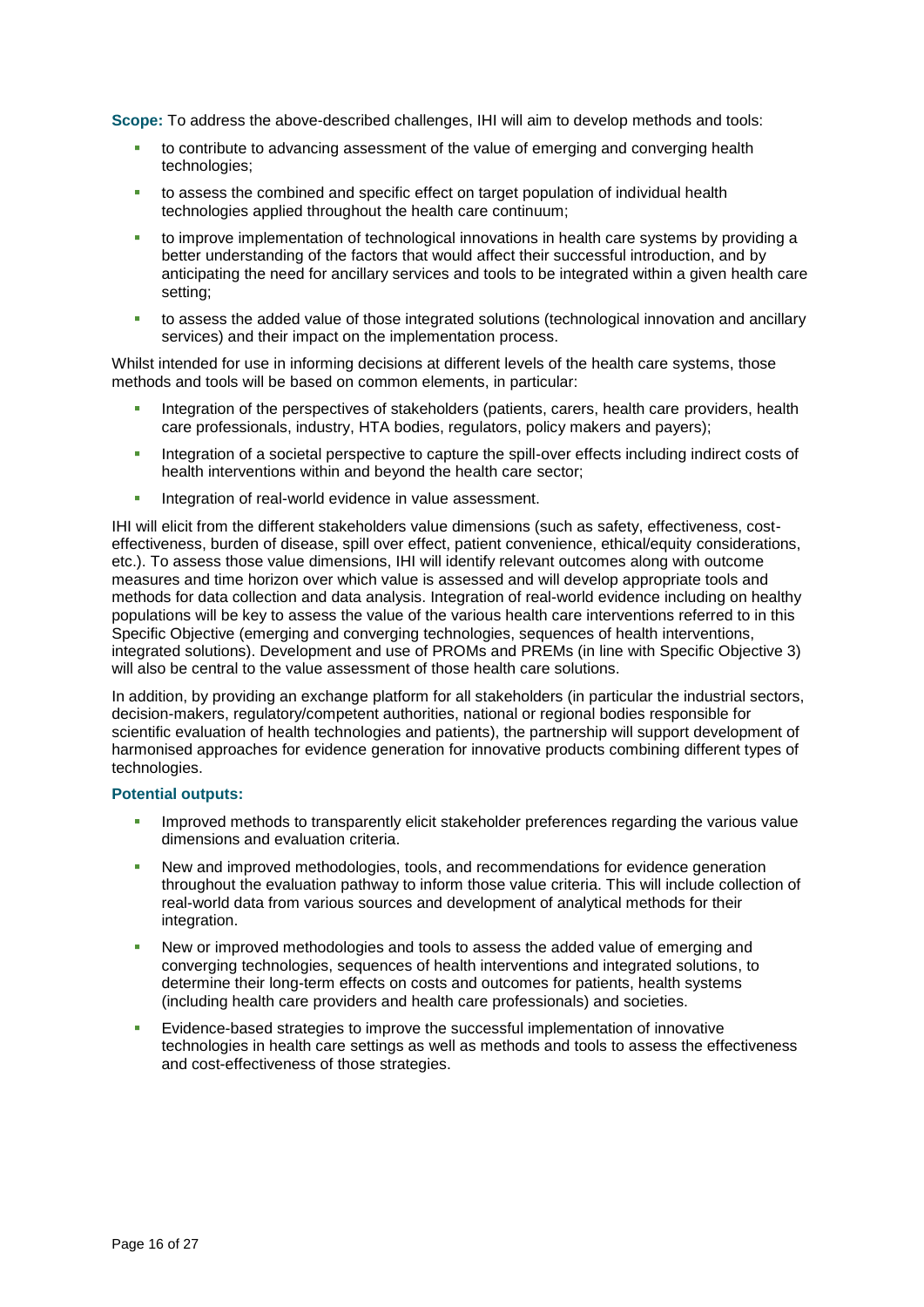#### **Expected impacts:**

- Seamless and successful implementation in health care settings of cross-sectoral innovations, integrated products and services delivering proven benefits to patients, health care systems and society as a whole.
- **Patients have improved access to innovations that meet their needs and those of the health** care systems.
- **Better informed decision-making at different levels of the health care system (authorities,** organisations) that will in turn contribute to a better allocation of resources towards costeffective innovations.
- **Faster entry to the market of cost-effective innovative solutions developed by industry, which** could translate in a positive effect on their R&I investments.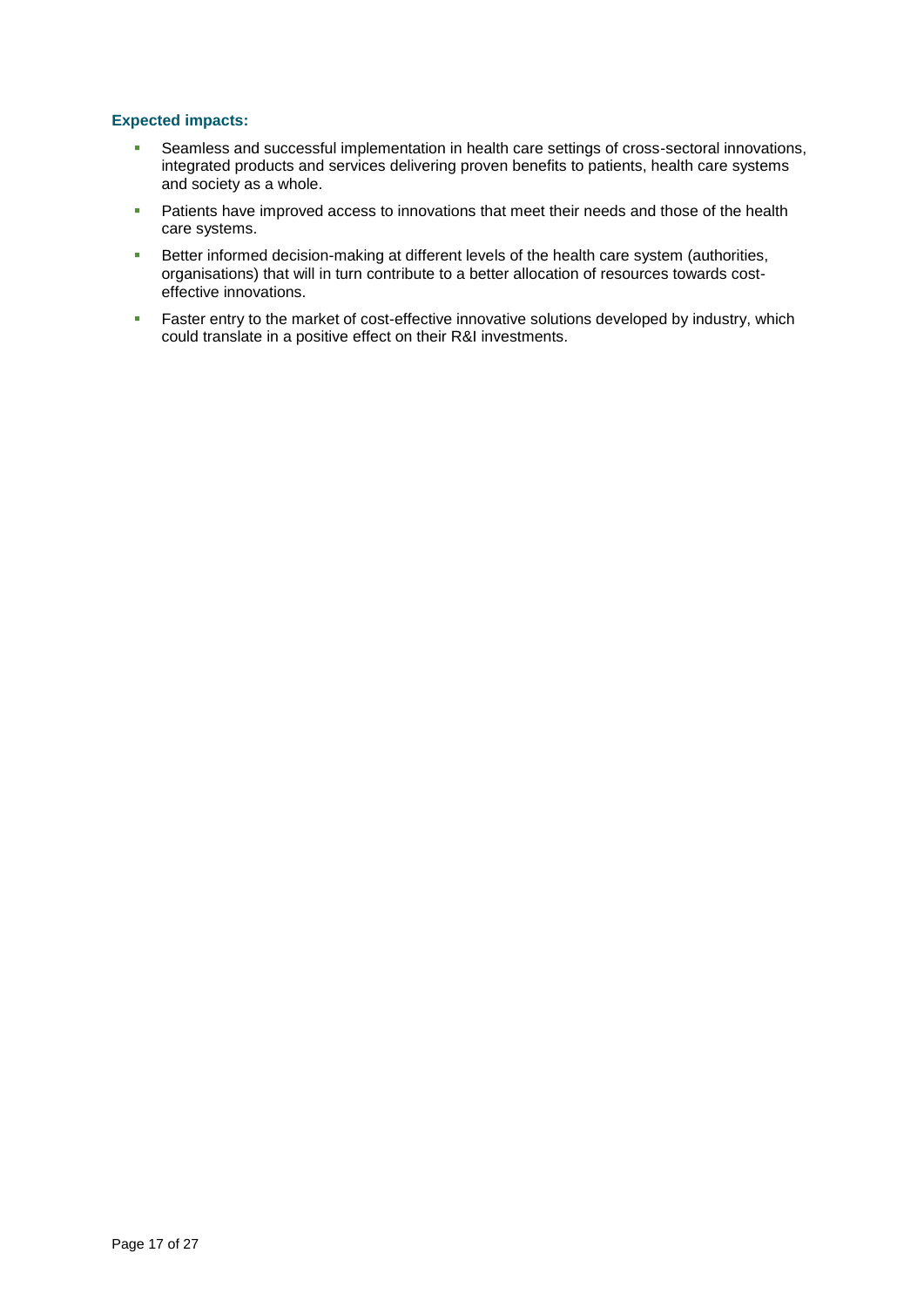# <span id="page-17-0"></span>**Chapter 3: Conclusions**

When it comes to the health of its citizens, Europe is facing a unique moment. The continent provides some of the best health care in the world; it is a leader both in vaccine and drug discovery, in medical technology (medical devices, *in vitro* diagnostics) and in recent years, also in digital health care solutions. However, the COVID-19 pandemic has shown the fragility of the system. Today's fragmented ecosystem, confronted with the increasing complexity of health care innovation, makes it harder to sustain this leadership position. The time has come to use the innovations both in biology/medicine and in digital technology, and to reap their benefits along the entire health care spectrum. This is one way to position Europe at the forefront of implementation of the Strategic Developmental Goals (SDGs) from the United Nations.

The proposed SRIA aims to secure Europe's future competitiveness in a world where technologies are changing rapidly and where the design of tangible solutions needs input from all stakeholders in the value chain. Europe R&I has a long and renowned tradition of collaborative research, which provides a unique set of competence and skills along the entire health care value chain. IHI offers a unique opportunity by driving multi-sector collaboration to accelerate the development of citizencentred health care innovations in areas of unmet public health need.

The partnership will advance science and lay the grounds for developing innovative health solutions by sharing expertise, resources and knowledge among the public sector and authorities, academia, and industrial actors.

The partnership will help strengthen the competitiveness of Europe's health industry, a cornerstone of its knowledge-based economy and a tool supporting strategic autonomy, introducing new business models and ways of working and reducing investment risk for development of new products and services. It can shorten the time-to-market of innovative products and services and, directly and indirectly, create highly skilled jobs, both in academia and industry. Its contribution to improving the health of European citizens will also yield economic gains on multiple levels.

The partnership is likely to contribute to improved health outcomes for European citizens, expressed as more life-years in good health and more years of independent life, a lower burden of disease, improved patient understanding and experience of health care, better diagnostics and more efficient therapies leading to personalized medicine. It is expected to constitute an incentive for industry to invest in unmet public health needs, such as cancer and mental disorders and neurodegenerative diseases. The partnership is expected to contribute to citizen and patient buy-in of health care solutions thanks to their active engagement in co-design, co-development, and testing via social innovation. Moreover, the partnership could contribute to the sustainability of health care systems and make innovative health interventions more accessible.

All citizens will benefit from new disease prevention methods, including new vaccines that might be developed as a result of IHI projects. Carers and health care professionals will benefit from integrated pathways allowing delivery of streamlined care that addresses their patients' issues. Companies will gain access to innovative solutions and products from cross-sectoral collaboration; technology development will be de-risked, and probability of success will be improved. Academics and SMEs will also be able to collaborate more easily. Overall, the sustainability and resilience of the whole health ecosystem, on which all these actors depend, will be improved.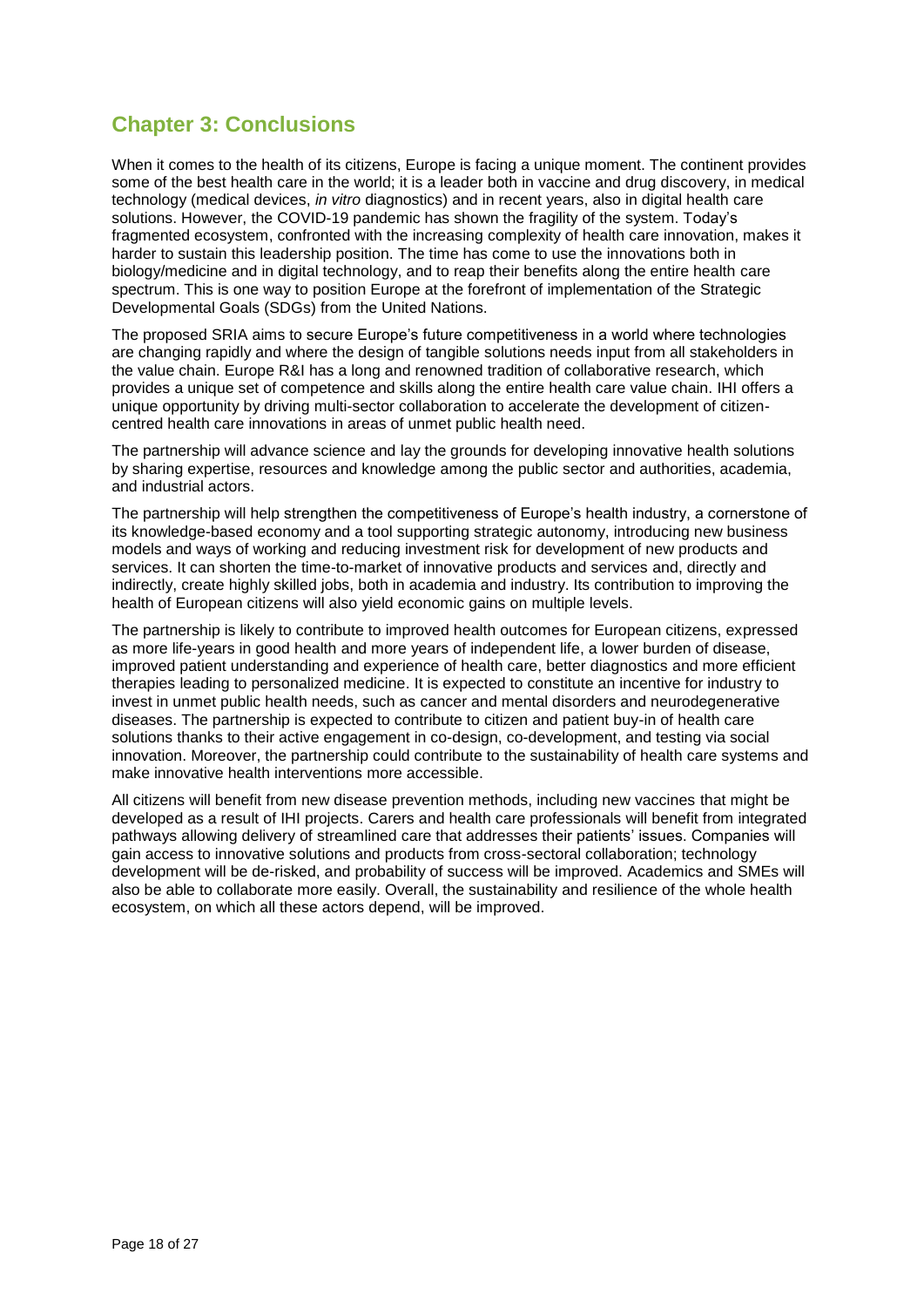# <span id="page-18-0"></span>**Annex I: IHI objectives**

The IHI JU aims to reach the following **general objectives** by 2030:

- 1. contribute towards the creation of an EU-wide health research and innovation ecosystem that facilitates translation of scientific knowledge into innovations, notably by launching at least 30 large-scale, cross-sectoral projects, focussing on health innovations;
- 2. foster the development of safe, effective, people-centred and cost-effective innovations that respond to strategic unmet public health needs, by exhibiting, in at least 5 examples, the feasibility of integrating health care products or services, with demonstrated suitability for uptake by health care systems. The related projects should address the prevention, diagnosis, treatment and/or management of diseases affecting the EU population, including contribution to Europe's Beating Cancer Plan;
- 3. drive cross-sectoral health innovation for a globally competitive European health industry and contribute to reaching the objectives of the new Industrial Strategy for Europe and the Pharmaceutical Strategy for Europe.

The IHI JU aims to achieve the following **specific objectives**:

- 1. contribute towards a better understanding of the determinants of health and priority disease areas;
- 2. integrate fragmented health research and innovation efforts bringing together health industry sectors and other stakeholders, focussing on unmet public health needs, to enable the development of tools, data, platforms, technologies and processes for improved prediction, prevention, interception, diagnosis, treatment and management of diseases, meeting the needs of end-users;
- 3. demonstrate the feasibility of people-centred, integrated health care solutions;
- 4. exploit the full potential of digitalisation and data exchange in health care;
- 5. enable the development of new and improved evaluation methodologies and models for a comprehensive assessment of the added value of innovative and integrated health care solutions.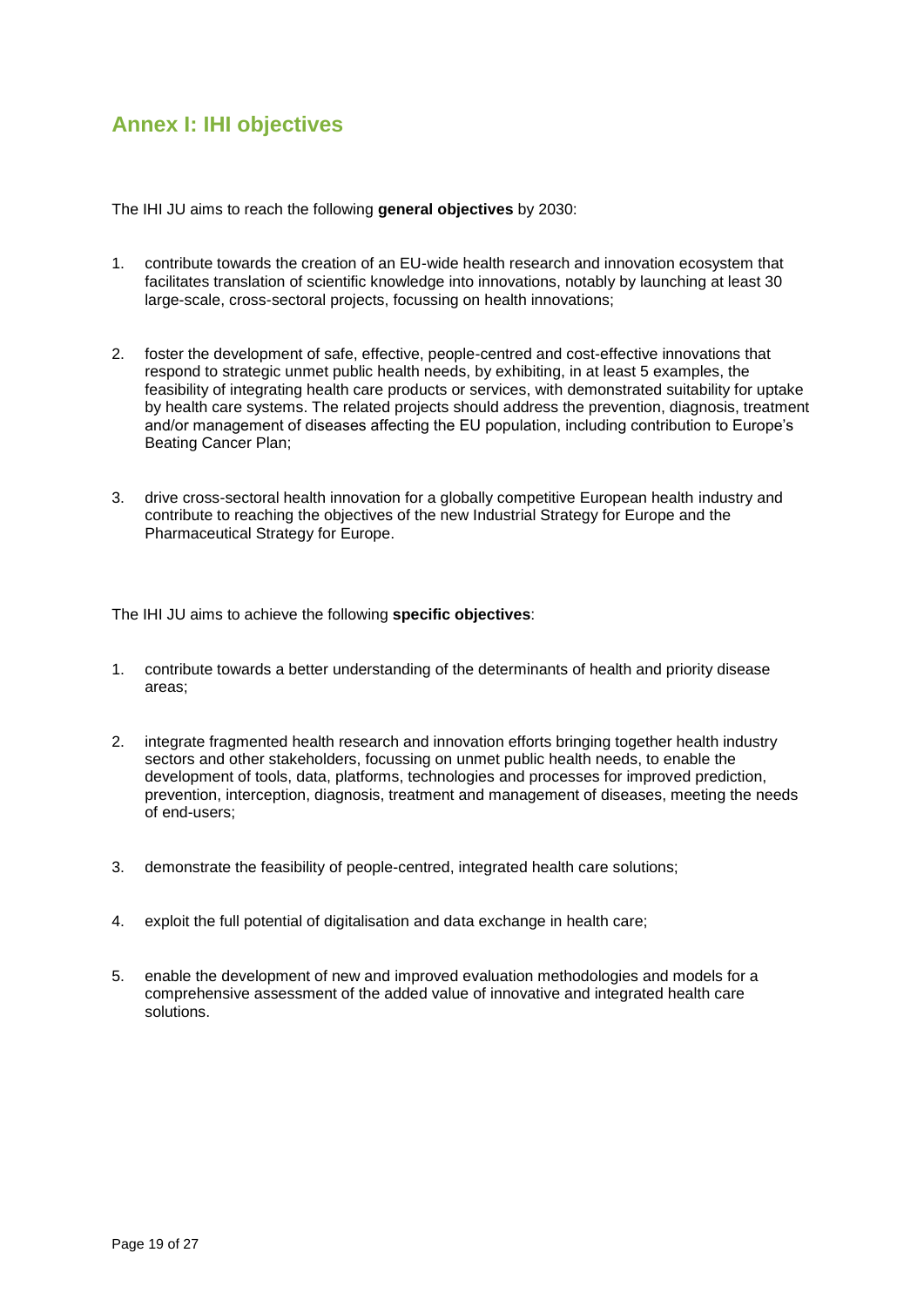#### The following **operational objectives** will be pursued:

- 1. improve skills for cross-sectoral health innovation;
- 2. increase the involvement of patients and citizens in the generation and implementation of health innovations in Europe;
- 3. create a platform for health R&I collaboration as a safe pre-competitive space for brokering knowledge exchange, sharing ideas and resources across the various actors in the health care pathway (e.g. academics, health industry sectors, regulators, health technology assessment bodies, health care professionals and providers, payers, patients, informal carers, and citizens);
- 4. deliver pilots and demonstration projects to test the implementability of tools, models, methodologies and other innovations generated by the initiative;
- 5. develop tools and mechanisms to enable better access, sharing and analysis of health-related data, e.g., ethical frameworks, common standards and protocols;
- 6. deliver cross-sectoral R&I projects for the development of integrated, people-centred solutions and progress the understanding of the determinants of health and disease;
- 7. implement a time-efficient generation of priorities.



\*IHI General Objective 1: Contribute toward the creation of an EU-wide health research and innovation ecosystem that facilitates translation of scientific knowledge into innovations \*IHI General Objective 2: Foster the development of safe, effective, people-centric and cost-effective innovations that respond to strategic unmet public health needs \*\*\*IHI General Objective 3: Drive cross-sectoral health innovation for a globally competitive European health industry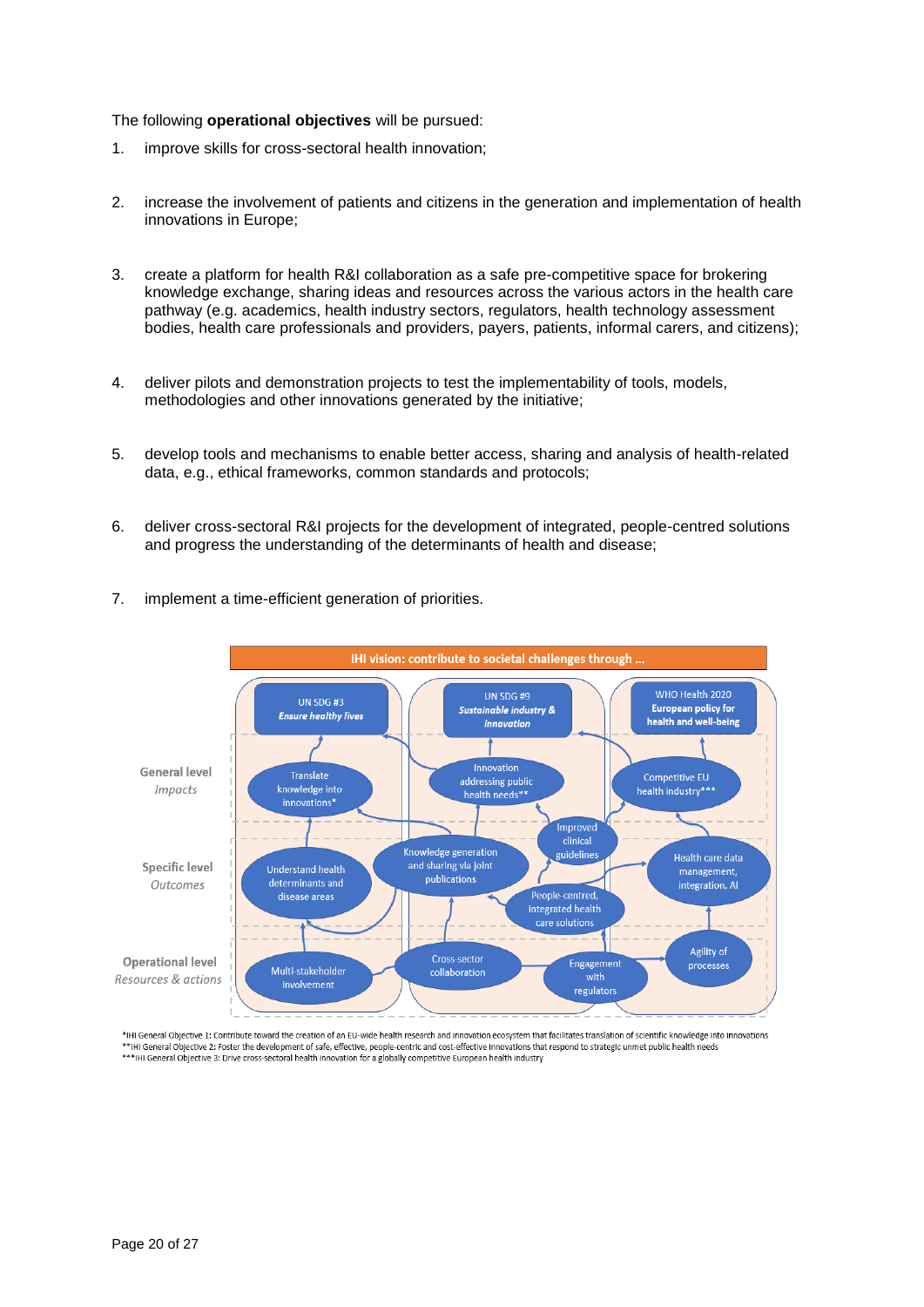# <span id="page-20-0"></span>**Annex II: Other candidate European Partnerships of potential relevance<sup>28</sup>**

| <b>Name</b>                                                      | Short description of the aim                                                                                                                                                                                                                                                                                                                                                                                                                                  |
|------------------------------------------------------------------|---------------------------------------------------------------------------------------------------------------------------------------------------------------------------------------------------------------------------------------------------------------------------------------------------------------------------------------------------------------------------------------------------------------------------------------------------------------|
| Global Health<br>EDCTP3                                          | Increase global health security in sub-Saharan Africa and Europe, by<br>accelerating the clinical development of effective, safe, accessible,<br>suitable and affordable health technologies as well as health systems<br>interventions for infectious diseases in partnership with Africa and<br>international funders.<br>Support implementation research and health systems research for the<br>uptake of new, improved or existing medical interventions. |
|                                                                  |                                                                                                                                                                                                                                                                                                                                                                                                                                                               |
| Partnership on<br><b>Transforming Health</b><br>and Care Systems | Pool a critical mass of European/national/regional scientific resources to<br>research, develop and test organisational, service and policy innovations.<br>The context-specific knowledge and evidence will inform health and care<br>policies and facilitate uptake of innovations, as well as their scaling-up and<br>transfer to other countries and regions.                                                                                             |
| <b>Personalised Medicine</b>                                     | Align priority setting and fund research projects in the area of personalised<br>medicine between EU Member States and regions, associated countries<br>and international partner countries. Make recommendations for wider roll-<br>out of personalised medicine approaches in health care.                                                                                                                                                                  |
| Rare Diseases                                                    | Improve the integration, the effectiveness, the production and the social<br>impact of research on rare diseases through the development,<br>demonstration and promotion of Europe/ world-wide production, sharing<br>and exploitation of research and clinical data, materials, processes,<br>knowledge and know-hows.                                                                                                                                       |
| One Health AMR                                                   | Bring together the many aspects of antimicrobial resistance (AMR) to<br>overcome fragmentation of the AMR research landscape, and integrate<br>the various different research fields (addressing human health, animal<br>health, food safety and environment).                                                                                                                                                                                                |
|                                                                  | Contribute to the EU One health action plan against AMR that provides<br>the framework within which action should be taken.                                                                                                                                                                                                                                                                                                                                   |

 $28$  Final determination depends on the confirmation of the scope of the partnerships. See full list [https://ec.europa.eu/info/research-and-innovation/funding/funding-opportunities/funding-programmes-and-open-calls/horizon](https://ec.europa.eu/info/research-and-innovation/funding/funding-opportunities/funding-programmes-and-open-calls/horizon-europe/european-partnerships-horizon-europe_en)[europe/european-partnerships-horizon-europe\\_en](https://ec.europa.eu/info/research-and-innovation/funding/funding-opportunities/funding-programmes-and-open-calls/horizon-europe/european-partnerships-horizon-europe_en)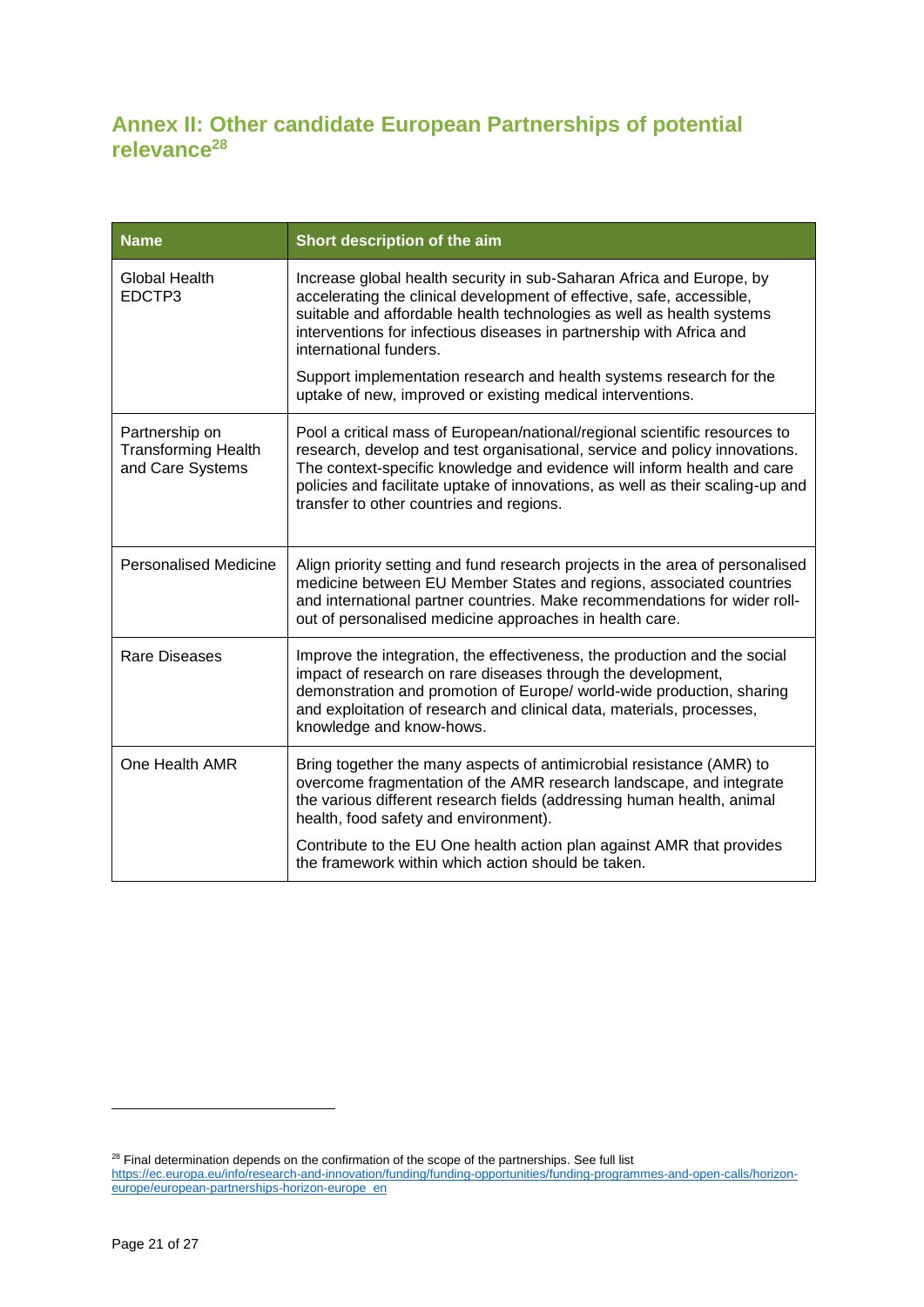| <b>Name</b>                                                           | Short description of the aim                                                                                                                                                                                                                                                                                                                                                                                                                                                                                                                                                                                                                                                                                                                                                                                                                                                                                                                                   |
|-----------------------------------------------------------------------|----------------------------------------------------------------------------------------------------------------------------------------------------------------------------------------------------------------------------------------------------------------------------------------------------------------------------------------------------------------------------------------------------------------------------------------------------------------------------------------------------------------------------------------------------------------------------------------------------------------------------------------------------------------------------------------------------------------------------------------------------------------------------------------------------------------------------------------------------------------------------------------------------------------------------------------------------------------|
| European Research<br>Area (ERA) for health<br>research                | Establish a flexible and more effective coordination between programme<br>owners (typically ministries) and programme funders (typically funding<br>agencies) of the numerous networks established in the European<br>Research Area (ERA) for Health and Well-being. It would focus on<br>establishing a strategic research and innovation agenda and joint funding<br>strategy between major European funders, public and private, on<br>translational health research and innovation. It will also design the joint<br>funding for wide-scale investigator-initiated clinical studies with a high<br>European public health value. The new ERA4Health Partnership will<br>provide a coordinated effort to prioritise and identify areas with the most<br>urgent needs for investigator-initiated clinical studies that can<br>deliver/promote optimised standard of care based on robust and reliable<br>clinical evidence for efficacy, safety and quality. |
| Joint Programming in<br>Neurodegenerative<br>Diseases (JPND)          | Increase coordinated investment between participating countries (Europe<br>and beyond) in research aimed at finding causes, developing cures, and<br>identifying appropriate ways to care for those with neurodegenerative<br>diseases. Enabling early diagnosis for early-targeted treatments is an<br>additional key goal.                                                                                                                                                                                                                                                                                                                                                                                                                                                                                                                                                                                                                                   |
| <b>ERA-NET NEURON</b>                                                 | Aligning national and regional funding programmes and building a basis<br>for a European (and global) brain research area to support research into<br>the brain and nervous system diseases, more particularly addressing<br>mental disorders, neurological conditions (except neurodegeneration) and<br>sensory disorders. This will pave the way for new or improved routes for<br>diagnosis and therapy.                                                                                                                                                                                                                                                                                                                                                                                                                                                                                                                                                    |
| Partnership for the<br>Assessment of Risk<br>from Chemicals<br>(PARC) | Bring together the European risk assessment and regulatory agencies, as<br>well as their scientific networks, to implement a joint research and<br>innovation agenda to ensure their capacity to deal with persistent or<br>emerging challenges.                                                                                                                                                                                                                                                                                                                                                                                                                                                                                                                                                                                                                                                                                                               |
|                                                                       | Promote the uptake of new methods, tools, technologies and information<br>in chemical hazard identification and risk assessment and as part of this,<br>sustain the development and use of human biomonitoring capacities in<br>Europe.                                                                                                                                                                                                                                                                                                                                                                                                                                                                                                                                                                                                                                                                                                                        |
| Animal health: fighting<br>infectious diseases                        | Bring sustainable and innovative solutions to tackle infectious animal<br>diseases, including those transmitted between animals and humans<br>(zoonoses) and to contribute to the fight against anti-microbial resistance,<br>implementing the One Health concept.                                                                                                                                                                                                                                                                                                                                                                                                                                                                                                                                                                                                                                                                                             |
|                                                                       | Support sustainable animal production, reduce trade barriers, and protect<br>consumers                                                                                                                                                                                                                                                                                                                                                                                                                                                                                                                                                                                                                                                                                                                                                                                                                                                                         |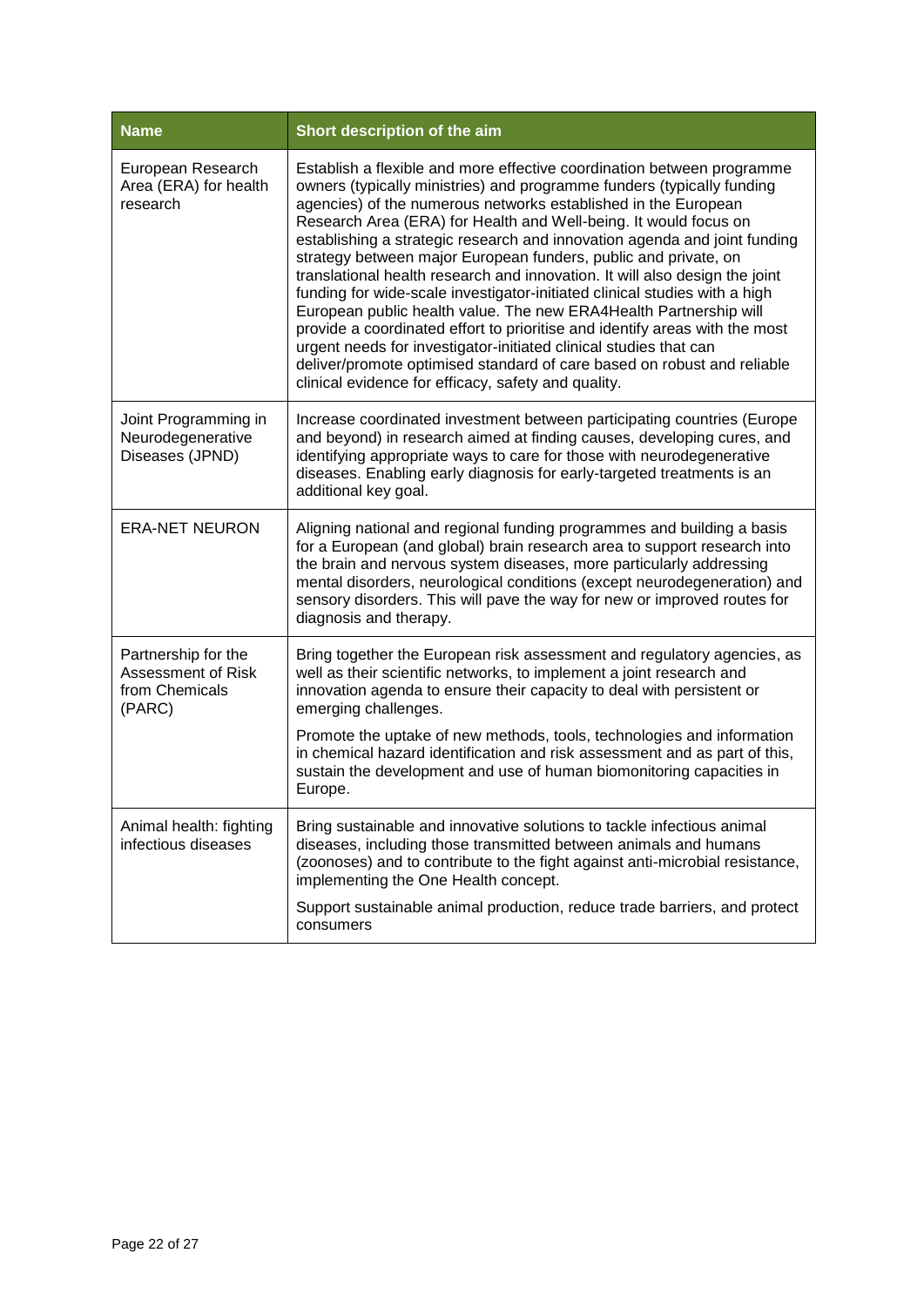| <b>Name</b>                          | Short description of the aim                                                                                                                                                                                                                                                                                                            |
|--------------------------------------|-----------------------------------------------------------------------------------------------------------------------------------------------------------------------------------------------------------------------------------------------------------------------------------------------------------------------------------------|
| <b>Key Digital</b><br>Technologies   | Maintain the European Electronics Components and Systems industry at<br>the technological forefront and contribute to boosting the EU's<br>competitiveness, including that of its industries by providing essential<br>components and software as well as the related manufacturing<br>infrastructure in Europe and national strategies |
| <b>High Performance</b><br>Computing | Establish an integrated world-class supercomputing & data infrastructure<br>and support a highly competitive and innovative HPC and Big Data<br>ecosystem.                                                                                                                                                                              |
| Smart Networks and<br>Services       | Enable the infrastructure basis in terms of key technologies and<br>deployment for Next-Generation Internet services used by citizens and for<br>"smart" services required by vertical sectors such as transport, energy,<br>manufacturing, health and media.                                                                           |
| AI, data and robotics                | Structure the European AI community, develop a strategic research and<br>innovation agenda and federate efforts around a topic that holds great<br>potential to benefit our society and economy.                                                                                                                                        |
| <b>Photonics</b>                     | Speed up photonic innovations for a digital, green and healthy future in<br>Europe, securing Europe's technological sovereignty, raising the<br>competitiveness of Europe's economy and ensuring long-term job and<br>prosperity creation                                                                                               |
| <b>EIT Health</b>                    | To enable people in Europe to live longer, healthier lives by building and<br>growing businesses to create products and services that progress health<br>care in Europe, while strengthening the economy and the sustainability of<br>health care systems.                                                                              |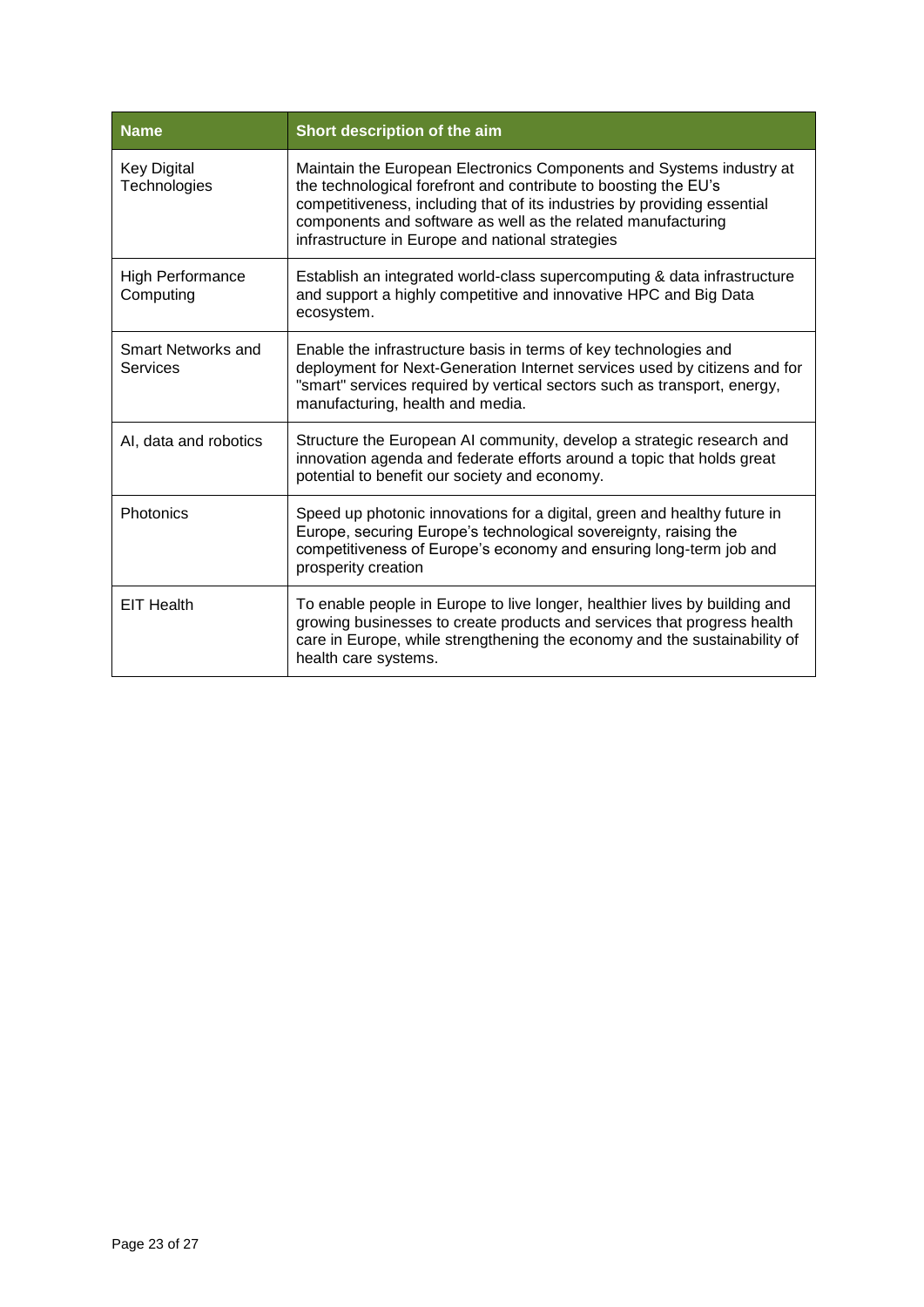# <span id="page-23-0"></span>**Annex III: Glossary**

**Big Data** refers to extremely large datasets which may be complex, multi-dimensional, unstructured and heterogeneous, which are accumulating rapidly and which may be analysed computationally to reveal patterns, trends, and associations. In general, big data sets require specialised methods to provide an answer within reliable constraints.

**Biobanks** are repositories that store biological samples for use in research.

**Biomarkers** are biological characteristics, which can be molecular, anatomic, physiologic, or biochemical. These characteristics can be measured and evaluated objectively. They act as indicators of a normal or a pathogenic biological process. They allow assessing the pharmacological response to a therapeutic intervention. A biomarker shows a specific physical trait or a measurable biologically produced change in the body that is linked to a disease or a particular health condition. A biomarker may be used to assess or detect a specific disease as early as possible (diagnostic biomarker), the risk of developing a disease (susceptibility/risk biomarker), the evolution of a disease (prognostic biomarker) – but it can also predict response to a given treatment including potential toxicity (predictive biomarker).

**Cost-effective:** Cost-effective health interventions are identified through Cost-Effectiveness Analyses (CEA). CEA estimate the costs and health outcomes of alternative interventions (be it promotional, preventative, curative, rehabilitation) that are then compared in terms of cost per unit of health gain. Health outcomes are typically life-years gained or quality-adjusted life years (QALYs) representing a weighted combination of mortality and morbidity effects. Cost-effective interventions are those that yield the greatest improvement in health for the least resources. CEA provides a method for prioritising the allocation of resources while maximising health gain. It should be noted that "costeffective" and "cost-saving" are often mistakenly used interchangeably although they are distinct terms. If the benefits are sufficiently large compared to the costs, the intervention is "cost-effective" even if it does not save money.

**Data analytics** refers to the discovery and communication of meaningful patterns in data, also in order to make sense of the 'Big Data'. Data analytics techniques analyse datasets to describe, predict, and improve performance.

**Data security** refers to the protection of personal data from unauthorised or unintentional loss, theft, access, use, modification, or disclosure.

**Disease management (programme):** Definitions of disease management (programmes) vary substantially. Common features are: 1) an integrated approach to care/coordination of care among providers, including physicians, hospitals, laboratories and pharmacies; 2) patient education; and 3) monitoring/collecting patient outcomes data for early detection of potential complications.

**eHealth interoperability** means the ability of two or more eHealth systems to use and exchange both computer interpretable data and human understandable information and knowledge.

**Electronic health record (EHR)** refers to a record in digital format containing medical information about a patient. Such records may include a whole range of data in comprehensive or summary form, including demographics, medical history, medication and allergies, immunisation status, laboratory test results, radiology images, vital signs, personal statistics like age and weight and billing information.

**Health care providers** encompass organisations that deliver health care goods and services. Typical health care providers are hospitals, long-term care facilities, providers of ambulatory health care, laboratories, nursing care facilities, pharmacies etc.

**Health care solution** in this document refers to a medical product, ancillary service or tool used either alone or in combination in order to address a specific health care need, be it a medical need or an organisational need.

**Health technology** means a medicinal product, a medical device or medical and surgical procedures as well as measures for disease prevention, diagnosis or treatment used in health care.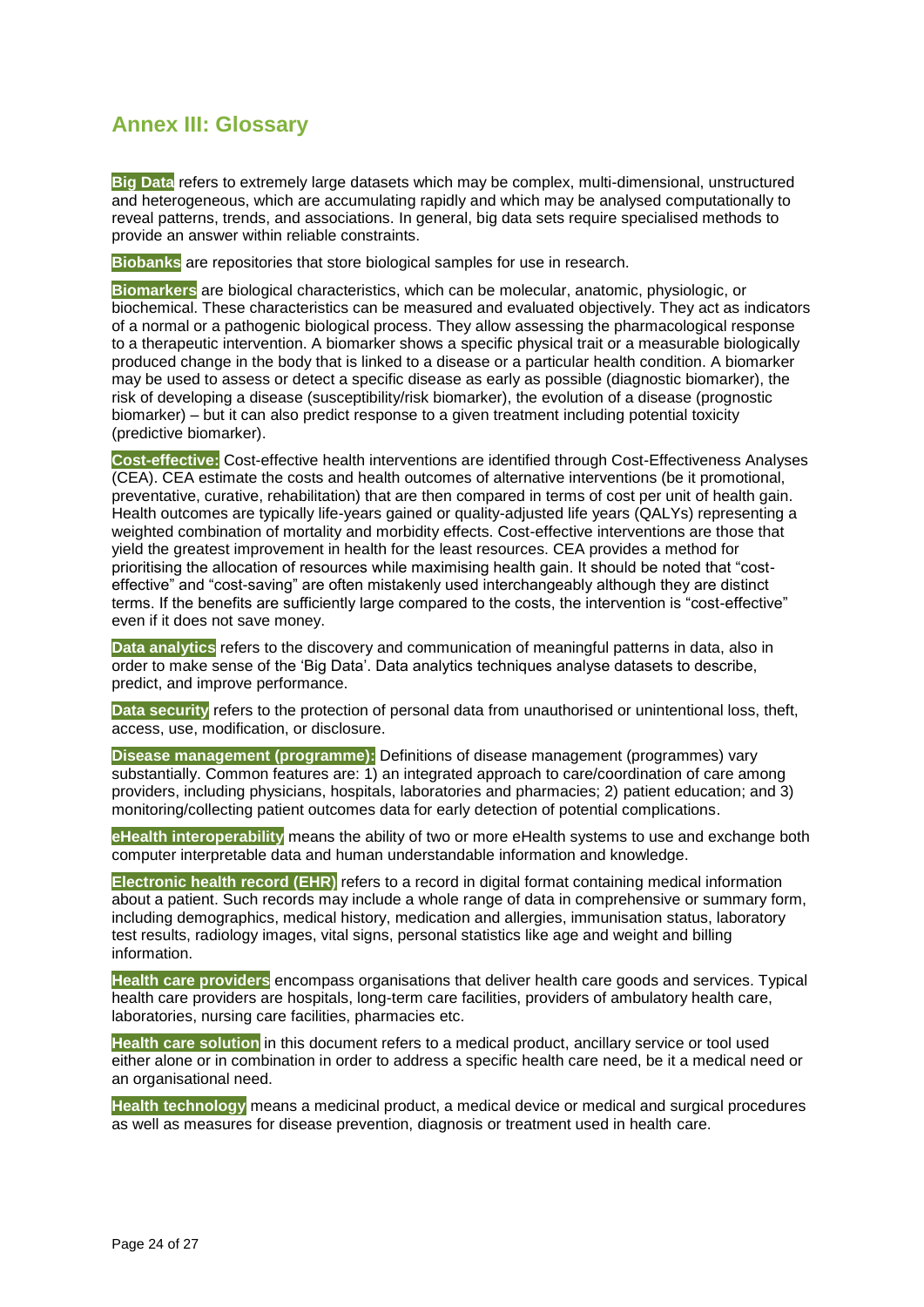**Health technology assessment (HTA)** is an evidence-based multidisciplinary process that summarises information about the medical, social, economic and ethical issues related to the use of a health technology in a systematic, transparent, unbiased, robust manner. Its aim is to inform the formulation of safe, effective health policies that are patient focused and seek to achieve best value. HTA focuses specifically on the added value of a new health technology in comparison to the existing standard of care in the health care system. HTA is not only used to inform local/national pricing and reimbursement decisions but also to support the development of evidence-based clinical guidelines and public health recommendations.

**Health literacy** refers to the knowledge, motivation and competencies of accessing, understanding, appraising and applying health-related information within health care, disease prevention and health promotion settings.

**Integrated care** includes initiatives seeking to improve outcomes of care by overcoming issues of fragmentation through linkage or co-ordination of services of providers along the continuum of care.

**In-vitro diagnostic medical device** means any medical device which is a reagent, reagent product, calibrator, control material, kit, instrument, apparatus piece of equipment, software or system, whether used alone or in combination, intended by the manufacturer to be used in vitro for the examination of specimens, including blood and tissue donations, derived from the human body, solely or principally for the purpose of providing information on one or more of the following:

- (a) concerning a physiological or pathological process or state;
- (b) concerning congenital physical or mental impairments;
- (c) concerning the predisposition to a medical condition or a disease;
- (d) to determine the safety and compatibility with potential recipients;
- (e) to predict treatment response or reactions;
- (f) to define or monitoring therapeutic measures.

**Medical device** means any instrument, apparatus, appliance, software, implant, reagent, material or other article intended by the manufacturer to be used, alone or in combination, for human beings for one or more of the following specific medical purposes:

- diagnosis, prevention, monitoring, prediction, prognosis, treatment or alleviation of disease,
- diagnosis, monitoring, treatment, alleviation of, or compensation for, an injury or disability,
- investigation, replacement or modification of the anatomy or of a physiological or pathological process or state,
- providing information by means of in vitro examination of specimens derived from the human body, including organ, blood and tissue donations,

and which does not achieve its principal intended action by pharmacological, immunological or metabolic means, in or on the human body, but which may be assisted in its function by such means.

**Medicinal product** refers to a substance or combination of substances that is intended to treat, prevent or diagnose a disease, or to restore, correct or modify physiological functions by exerting a pharmacological, immunological or metabolic action.

**Medical imaging** refers to the technique and process used to create images of the human body to reveal, diagnose, or examine a disease.

**Method validation** is the process used to confirm that the analytical procedure employed for a specific test is suitable for its intended use. Results from method validation can be used to judge the quality, reliability and consistency of analytical results. In particular, the following measurements will be performed: Selectivity/specificity, Precision (repeatability, reproducibility), Bias/Recovery, Working range, Ruggedness/robustness.

**Organisational innovation** (also known as management innovation or administrative innovation) encompasses a wide range of processes, from changing professional practices and roles, to changing organisational structures and governance arrangements.

**Payers** in this document denote tax-funded national/regional payers and statutory/mandatory health insurance funds (social health insurance, SHI), National Health Services (NHS) and SHI ensuring publicly financed health care (the "benefits package"). In some Member States, additional products and services can be covered by voluntary complementary/supplementary private health insurance.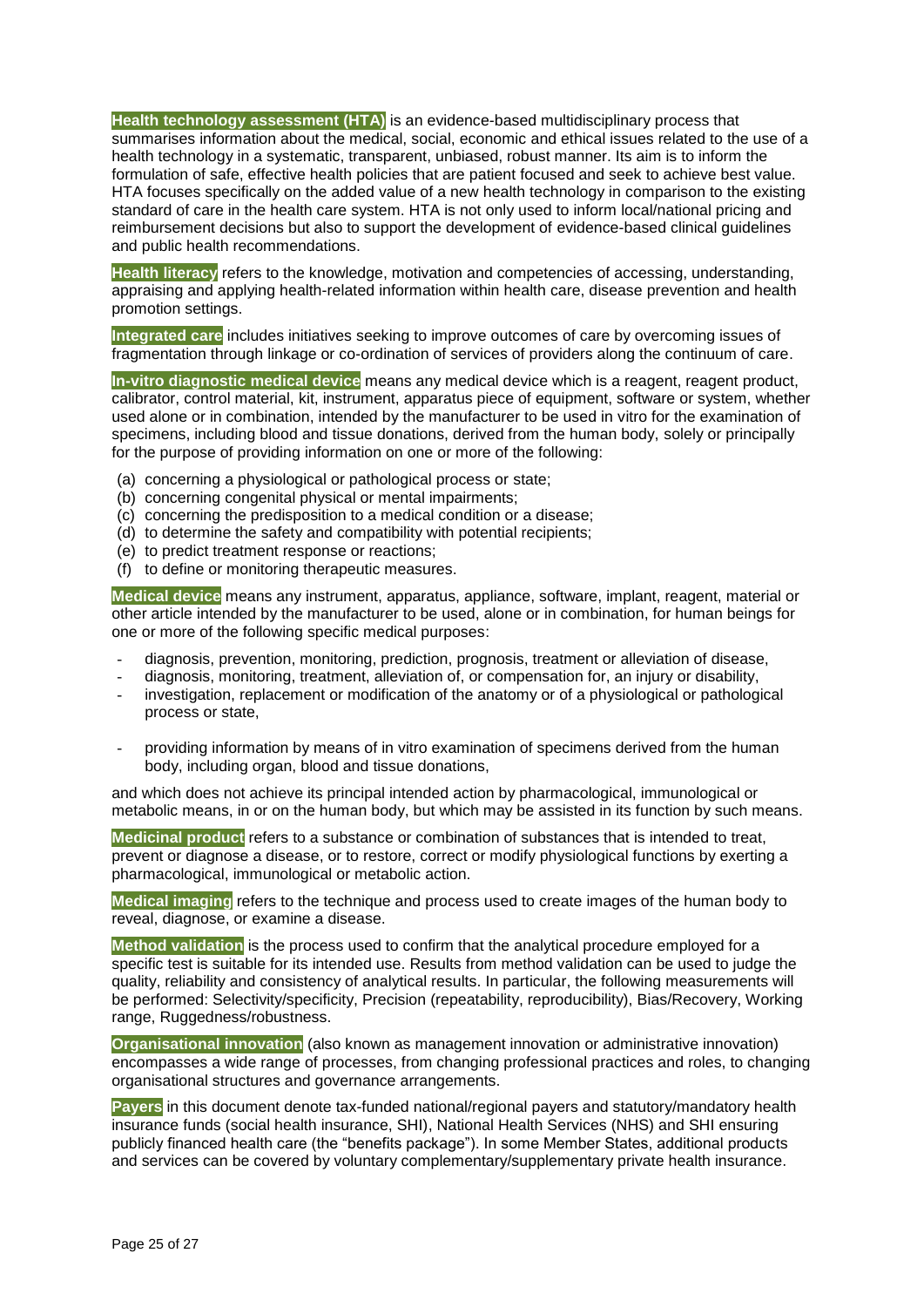**People-centred care** refers to an approach to care that consciously adopts individuals', carers', families' and communities' perspectives and sees them as participants as well as beneficiaries of health care systems that are organised around their needs and preferences rather than individual diseases.

**Patient self-management** refers to the systematic provision of education and supportive interventions by health care staff to increase patients' skills and confidence in managing their health problems, including regular assessment of progress and problems, goal setting, and problem-solving support.

**Personalised medicine** refers to a medical model using characterisation of individuals' phenotypes and genotypes (e.g., molecular profiling, medical imaging, lifestyle data) for tailoring the right therapeutic strategy for the right person at the right time, and/or to determine the predisposition to disease and/or to deliver timely and targeted prevention. Personalised medicine relates to the broader concept of patient-centred care, which takes into account that, in general, health care systems need to better respond to patient needs;

Patient Reported Experience Measure (PREM) is a measurement of patients' perceptions of their experience of the process (rather than outcome) of care (e.g., satisfaction with information provided by health care professionals, or waiting time before the first appointment).

**Patient Reported Outcome (PRO)** is any report of the status of a patient's health condition (e.g. quality of life, symptoms, treatment effects, functioning) elicited directly from the patient, without interpretation of the patient's response by a clinician or anyone else. The tools used to capture information about PROs are called Patient Reported Outcome Measures (PROMs).

**Real world data** are data regarding the effects of health interventions that are not collected in the context of conventional randomised controlled trials but prospectively and retrospectively from observations in routine clinical practice from many sources including patient registries, electronic medical records, and observational studies. Real world data include but are not limited to routinely collected data.

**Real world evidence** refers to insight or knowledge derived from the analysis of real-world data, conducted to respond to a specific research question.

**Regulators** refers in this document to the different bodies involved in the processes regulating medical products (e.g., scientific assessment, production of scientific guidelines, scientific advice to manufacturers, granting/refusal/suspension of marketing authorisations, post-market surveillance, withdrawing/recalling of devices put on the market, authorisation and oversight of clinical trials). It includes the European Commission, National Competent Authorities (NCA), the Medical Device Coordination Group (MDCG), and the European Medicines Agency (EMA). Notified Bodies (NB), while designated to perform a regulatory function (verification of medical device/in-vitro diagnostics conformity), cannot be considered as regulators in the strict sense of this definition. However, the potential input and expertise of Notified Bodies may still be relevant for the design and implementation of the activities of the proposed initiative.

**Social innovation** concerns the development of new products, methods, and services for and with society involving citizens, public authorities, business and industry, and academia—the "Quadruple Helix"—in their design, development, and implementation. Social innovation engages and empowers citizens, enhances the resilience of communities, increases the relevance, acceptance and uptake of innovation, and helps foster lasting changes in social practices, therefore acting as a system changer.

**Standard** refers to an agreed, repeatable way of doing something. It is a published document that contains a technical specification or other precise criteria designed to be used consistently as a rule, guideline, or definition.